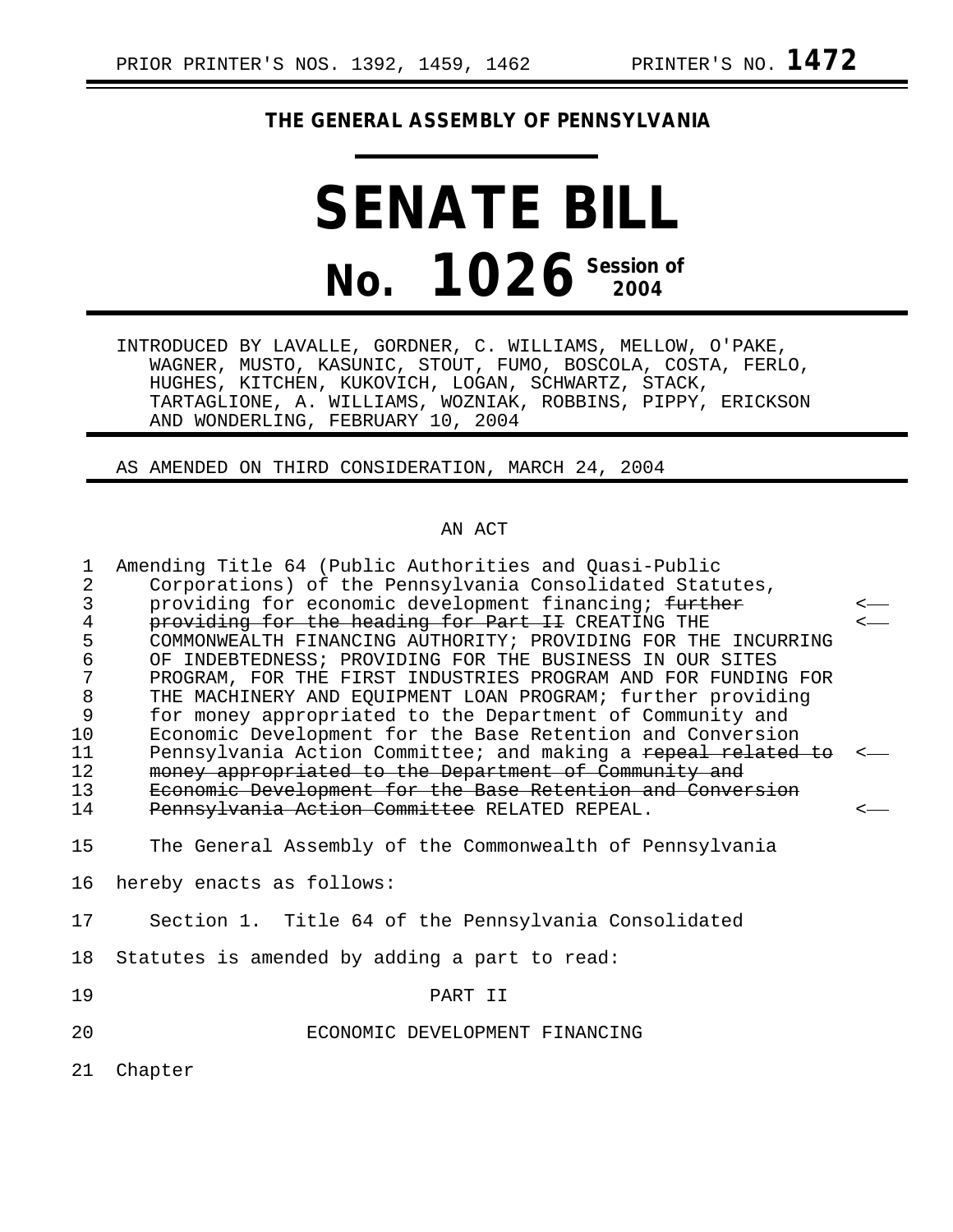| $\mathbf 1$ |                 | 11. Pennsylvania Industrial Development Authority             |  |  |
|-------------|-----------------|---------------------------------------------------------------|--|--|
| 2           |                 | (Reserved)                                                    |  |  |
| 3           | 13.             | Pennsylvania Economic Development Financing Authority         |  |  |
| 4           |                 | (Reserved)                                                    |  |  |
| 5           |                 | 15. Commonwealth Financing Authority                          |  |  |
| 6           |                 | CHAPTER 11                                                    |  |  |
| 7           |                 | PENNSYLVANIA INDUSTRIAL INVESTMENT AUTHORITY                  |  |  |
| 8           |                 | (RESERVED)                                                    |  |  |
| 9           |                 | CHAPTER 13                                                    |  |  |
| 10          |                 | PENNSYLVANIA ECONOMIC DEVELOPMENT FINANCING AUTHORITY         |  |  |
| 11          |                 | (RESERVED)                                                    |  |  |
| 12          |                 | CHAPTER 15                                                    |  |  |
| 13          |                 | COMMONWEALTH FINANCING AUTHORITY                              |  |  |
| 14          | Subchapter      |                                                               |  |  |
| 15          | Α.              | General Provisions                                            |  |  |
| 16          |                 | B. Structure and Powers                                       |  |  |
| 17          | $C$ .           | Bonds                                                         |  |  |
| 18          | D.              | Funds, Accounts, Indebtedness and Use                         |  |  |
| 19          | Ε.              | Programs                                                      |  |  |
| 20          |                 | SUBCHAPTER A                                                  |  |  |
| 21          |                 | GENERAL PROVISIONS                                            |  |  |
| 22          | Sec.            |                                                               |  |  |
| 23          | 1501.           | Scope.                                                        |  |  |
| 24          |                 | 1502. Construction.                                           |  |  |
| 25          |                 | 1503. (Reserved).                                             |  |  |
| 26          |                 | 1504. Definitions.                                            |  |  |
| 27          |                 | § 1501. Scope.                                                |  |  |
| 28          |                 | This chapter relates to the Commonwealth Financing Authority. |  |  |
| 29          |                 | § 1502. Construction.                                         |  |  |
| 30          |                 | This chapter shall be liberally construed in order to effect  |  |  |
|             | 20040S1026B1472 | $-2-$                                                         |  |  |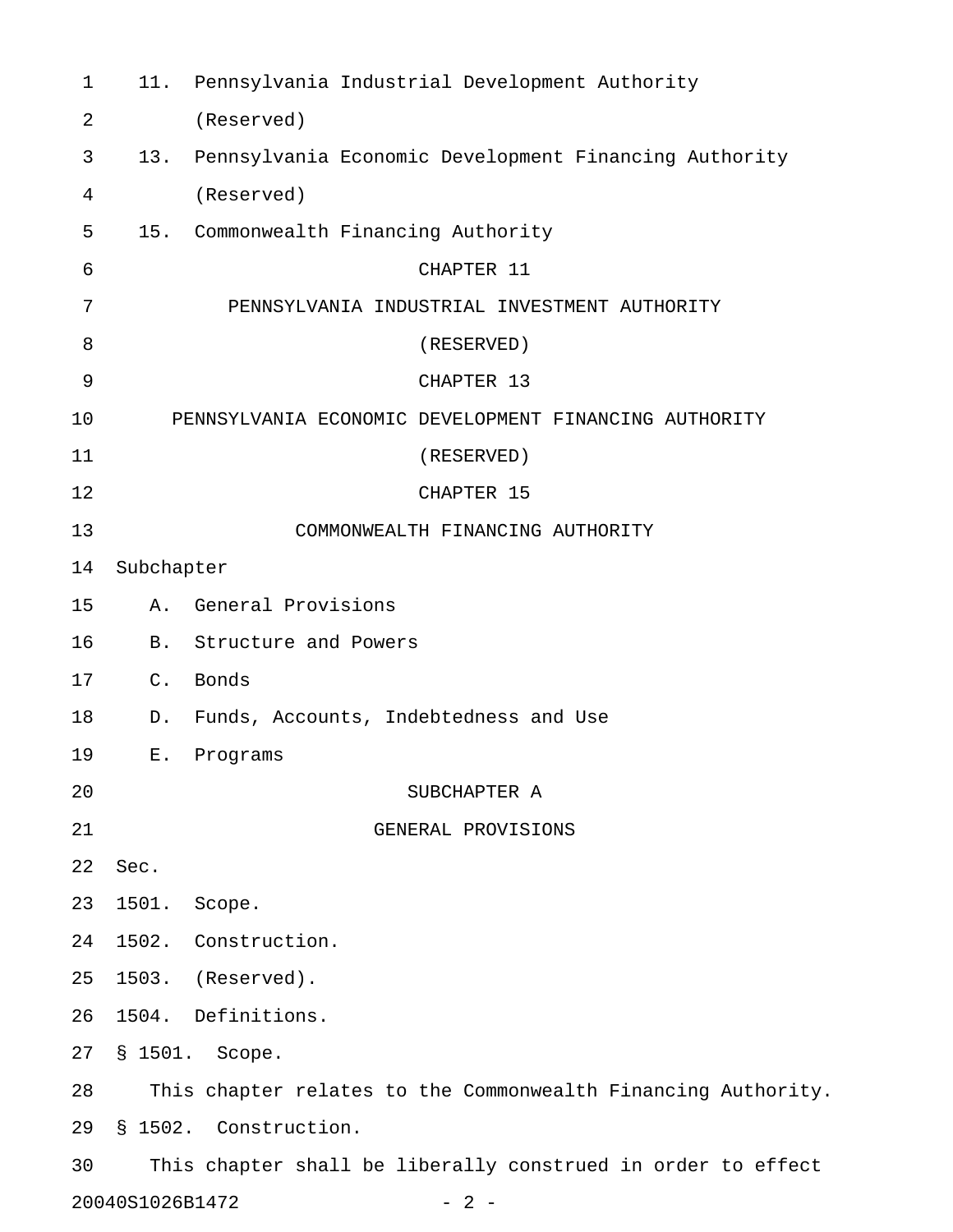1 the legislative and public purposes as set forth in this 2 subchapter. 3 § 1503. (Reserved). 4 § 1504. Definitions. 5 The following words and phrases when used in this chapter 6 shall have the meaning given to them in this section unless the 7 context clearly otherwise:

8 "Agriculture." Any of the following:

- 9 (1) Production agriculture.
- 10 (2) Agribusiness.

11 (3) The sale of farm commodities at wholesale.

12 (4) The sale of farm commodities at retail by urban and 13 rural supermarkets located or to be located in underserved 14 areas.

15 (5) Farmers' markets.

16 (6) Energy-related activities impacting production 17 agriculture or agribusiness.

18 (7) Activities which implement best practices related to 19 waste, waste products, by-products or fertilizer.

20 (8) Any other activity deemed by the Commonwealth 21 Financing Authority to involve agriculture.

22 "Applicant." A person that submits an application in 23 accordance with Subchapter E (relating to programs).

24 "Authority." The Commonwealth Financing Authority

25 established in section 1511 (relating to authority).

26 "Board." The board of the Commonwealth Financing Authority 27 established in section 1512 (relating to board).

28 "Bonds." Notes, instruments, refunding notes and bonds and 29 other evidences of indebtedness or obligations.

30 "Commercial lending activities." The making of loans and the 20040S1026B1472 - 3 -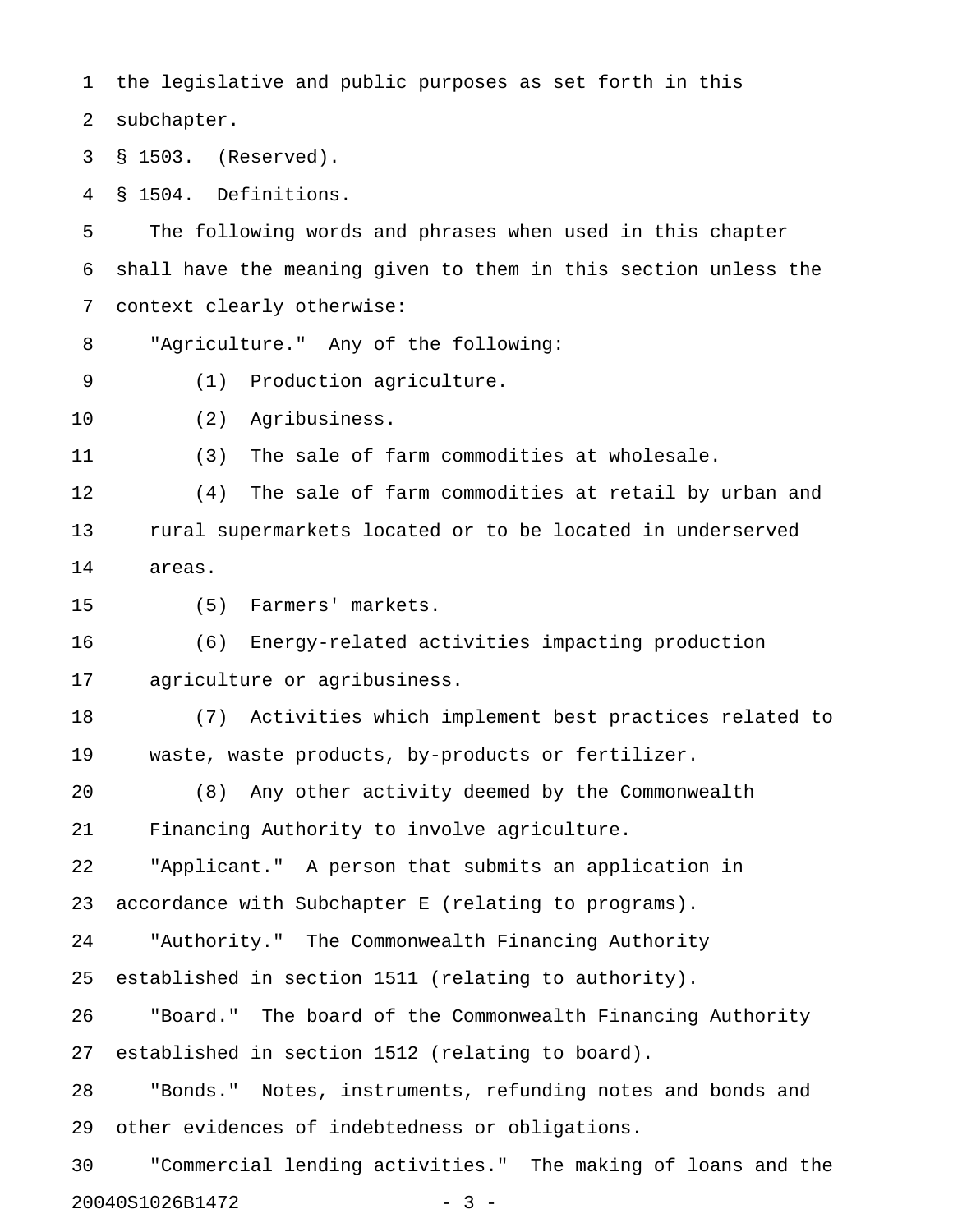1 provision of deposit services to business entities.

2 "Commercial lending institutions." A federally chartered or 3 state-chartered bank, savings bank or savings and loan 4 association which has a satisfactory rating from its primary 5 regulator and which is engaged in commercial lending activities. 6 The institution must operate at least one full-service branch 7 for deposit gathering and lending located within this 8 Commonwealth.

9 "Commonwealth agency." An agency, authority or other 10 instrumentality of the Commonwealth.

11 "Comprehensive county plan" or "comprehensive municipal 12 plan." The comprehensive plan adopted by a county or a 13 municipality, respectively, under the act of July 31, 1968 14 (P.L.805, No.247), known as the Pennsylvania Municipalities 15 Planning Code.

16 "Cost of the project" or "cost." Any of the following:

17 (1) Costs and expenses of acquisition of interests in 18 land, buildings, structures, equipment, furnishings, fixtures 19 and other tangible or intangible property, which comprise the 20 project.

21 (2) Costs and expenses of construction, reconstruction, 22 erection, equipping, expansion, extension, improvement, 23 installation, rehabilitation, renovation or repair of the 24 buildings, structures and equipment, which comprise the 25 project.

26 (3) Costs and expenses of demolishing, removing or 27 relocating buildings or structures on lands acquired or to be 28 acquired and the expense of acquiring land to which the 29 buildings or structures may be moved or relocated.

30 (4) Costs and expenses of preparing land for 20040S1026B1472 - 4 -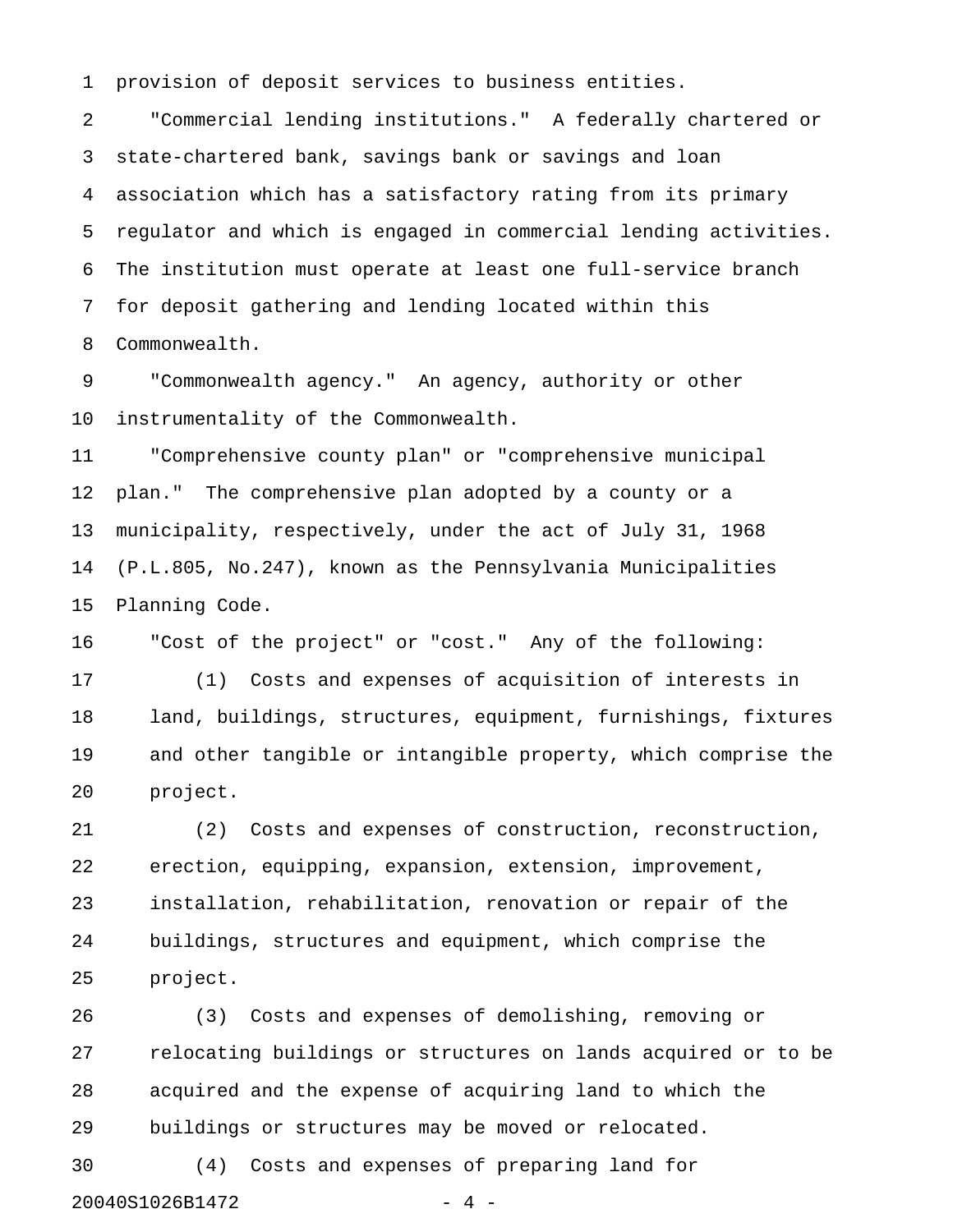1 development.

2 (5) Costs and expenses of engineering services, 3 financial services, accounting services and legal services, 4 plans, specifications, studies and surveys necessary or 5 incidental to determining the feasibility or practicability 6 of constructing the project.

7 (6) Working capital or other capital needs related to 8 the project.

9 (7) Other costs and expenses deemed necessary by the 10 Commonwealth Financing Authority.

11 "Department." The Department of Community and Economic 12 Development of the Commonwealth.

13 "Executive agency." The Governor and the departments, 14 boards, commissions, authorities and other officers and agencies 15 of the Commonwealth. The term does not include any court or 16 other officer or agency of the Unified Judicial System, the 17 General Assembly and its officers and agencies, an independent 18 agency or a State-affiliated entity.

19 "Farm commodities." Agricultural, horticultural, 20 aquacultural, vegetable, fruit and floricultural products of the 21 soil; livestock and meats; wools; hides; furs; poultry, eggs, 22 dairy products, nuts, mushrooms, honey products and forest 23 products.

24 "Farmer." A person engaged in the business of production 25 agriculture.

26 "Federal agency." The United States of America; the 27 President of the United States of America; the Congress; and any 28 department, corporation, agency or instrumentality designated or 29 established by the United States of America.

30 "Finance." The term shall have the broadest possible 20040S1026B1472 - 5 -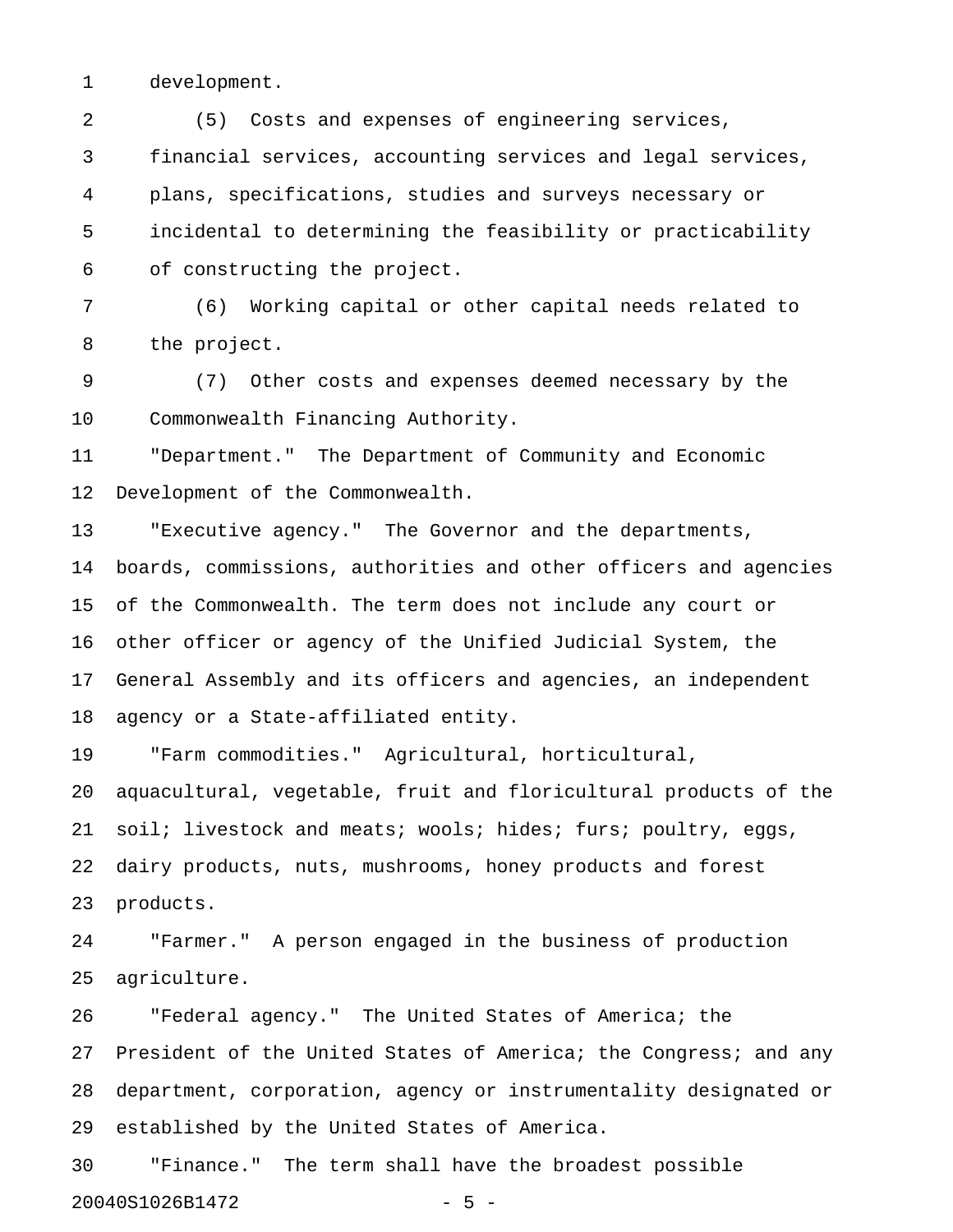1 meaning. The term includes refinance.

2 "Financial assistance." Loans, grants, guarantees, sales, 3 leases, investments authorized in Subchapter E (relating to 4 programs), lines of credit, letters of credit and other 5 financial arrangements which the Commonwealth Financing 6 Authority is authorized to undertake under Subchapter E 7 (relating to programs).

8 "Financing." The term shall have the broadest possible 9 meaning. The term includes refinancing.

10 "Fund." The Commonwealth Fund established in section 1541 11 (relating to fund).

12 "Fund manager." An organization which has as its primary 13 purpose the managing of capital for real estate investments. 14 "Government agency." A Commonwealth agency; the Unified 15 Judicial System and its courts, officers and agencies; the 16 General Assembly and its officers and agencies; a political 17 subdivision; a municipal authority or other local authority; a 18 local, regional or metropolitan transportation authority; or a 19 board, commission or other agency or instrumentality of a 20 political subdivision, a municipal authority or other local 21 authority.

22 "Government body." The body or board authorized by law to 23 enact ordinances or adopt resolutions for a political 24 subdivision.

25 "Independent agency." A board, commission or other agency or 26 officer of the Commonwealth which is not subject to the policy, 27 supervision and control of the Governor. The term does not 28 include a State-affiliated entity; any court or other officer or 29 agency of the Unified Judicial System; the General Assembly and 30 its officers and agencies; a State-related institution; a 20040S1026B1472 - 6 -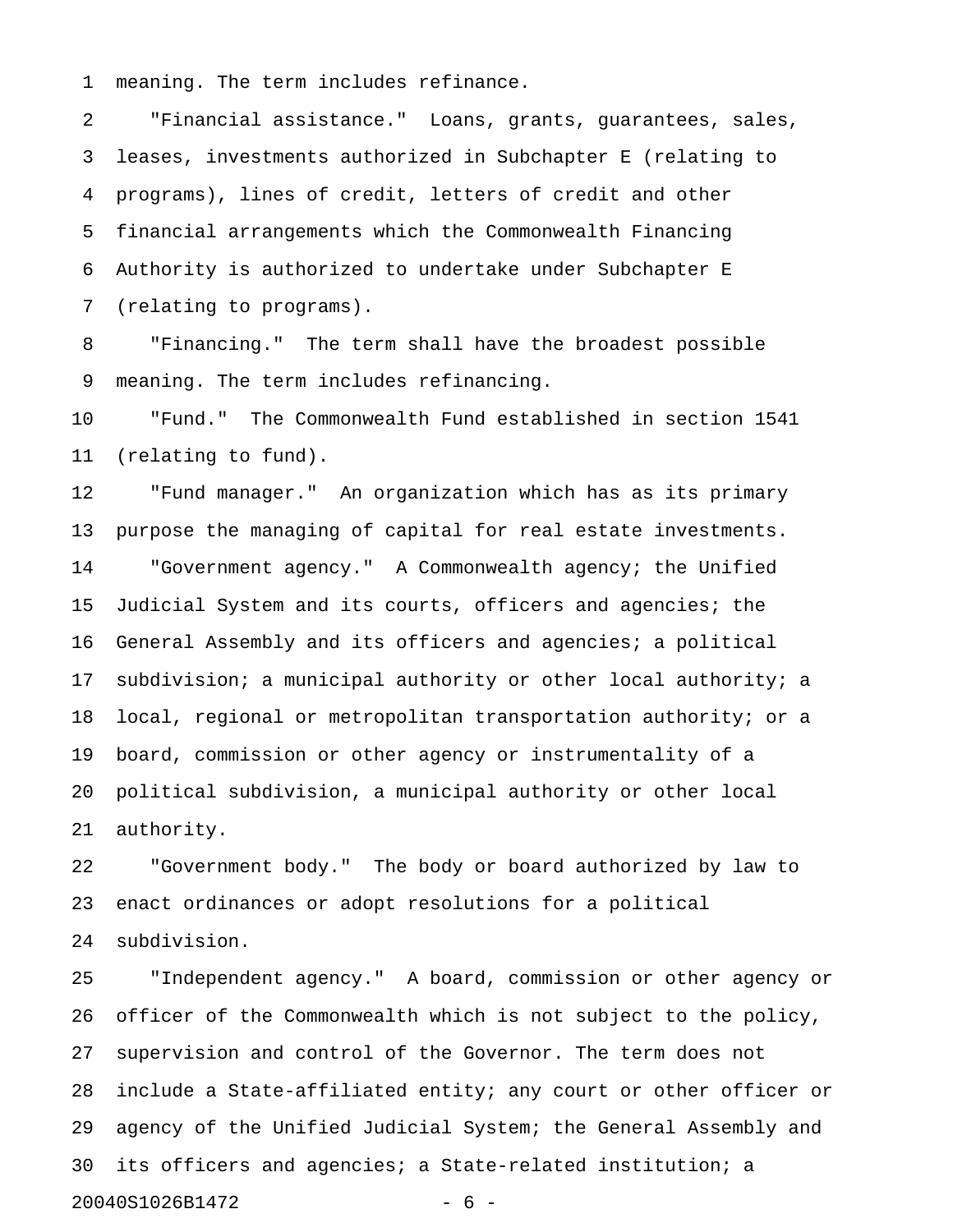1 political subdivision; or a local, regional or metropolitan 2 transportation authority.

3 "Industrial development corporation." An entity which has 4 been certified as an industrial development agency by the 5 Pennsylvania Industrial Development Authority Board under the 6 act of May 17, 1956 (1955 P.L.1609, No.537), known as the 7 Pennsylvania Industrial Development Authority Act.

8 "Issuing authority." As defined in section 3 of the act of 9 July 11, 1990 (P.L.465, No.113), known as the Tax Increment 10 Financing Act.

11 "Managing partner." A general partner, a manager, a managing 12 member or another person designated as the manager of a venture 13 capital partnership.

14 "Municipal authority." A public authority created under 53 15 Pa.C.S. Ch. 56 (relating to municipal authorities) or under the 16 former act of May 2, 1945 (P.L.382, No.164), known as the 17 Municipality Authorities Act of 1945.

18 "Obligee of the authority." Any of the following:

19 (1) A holder or owner of bonds of the Commonwealth 20 Financing Authority.

21 (2) A trustee or other fiduciary for any holder or owner 22 of bonds of the Commonwealth Financing Authority.

23 (3) A provider of a letter of credit, policy of 24 municipal bond insurance or other credit enhancement or 25 liquidity facility for bonds of the Commonwealth Financing 26 Authority.

27 (4) A lessor or installment seller demising property to 28 the Commonwealth Financing Authority in connection with a 29 project.

30 (5) A provider of an interest rate management agreement 20040S1026B1472 - 7 -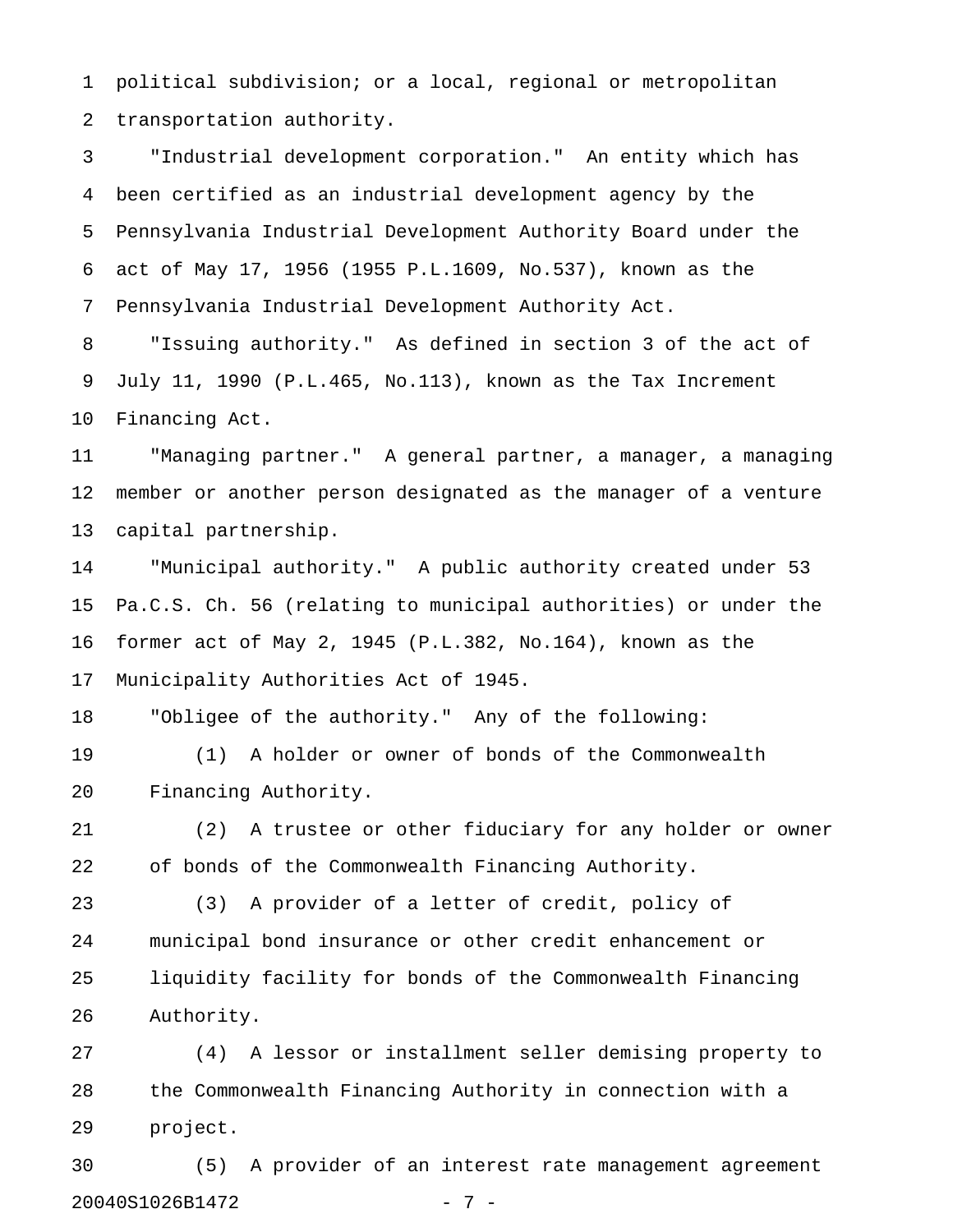1 or other agreement or arrangement authorized under section 2 1513(a)(28) (relating to powers).

3 "Pennsylvania-related company." An entity with operations 4 located in this Commonwealth or an entity willing to locate 5 significant business operations in this Commonwealth. 6 "Private developer." A person that is all of the following: 7 (1) Engaged in the development of real estate. 8 (2) Determined by the Commonwealth Financing Authority 9 to be financially responsible to assume all obligations 10 proposed to be undertaken. 11 "Production agriculture." The management and use of farming 12 resources for any of the following: 13 (1) The production of: 14 (i) agricultural, horticultural, aquacultural, 15 vegetable, fruit and floricultural products of the soil; 16 (ii) livestock or livestock products; 17 (iii) milk or dairy products; or 18 (iv) poultry or poultry products. 19 (2) Practices approved by the Department of Agriculture. 20 "Project." An activity which promotes economic development 21 or opportunities within this Commonwealth. The term shall not 22 include activities conducted by a for-profit entity directly or 23 indirectly related to gaming. 24 "Project user." A person, political subdivision, municipal 25 authority, Commonwealth agency or other entity that owns, leases 26 or uses all or any part of a project. 27 "Redevelopment authority." An entity created under the act 28 of May 24, 1945 (P.L.991, No.385), known as the Urban 29 Redevelopment Law. 30 "Secretary." The Secretary of Community and Economic

20040S1026B1472 - 8 -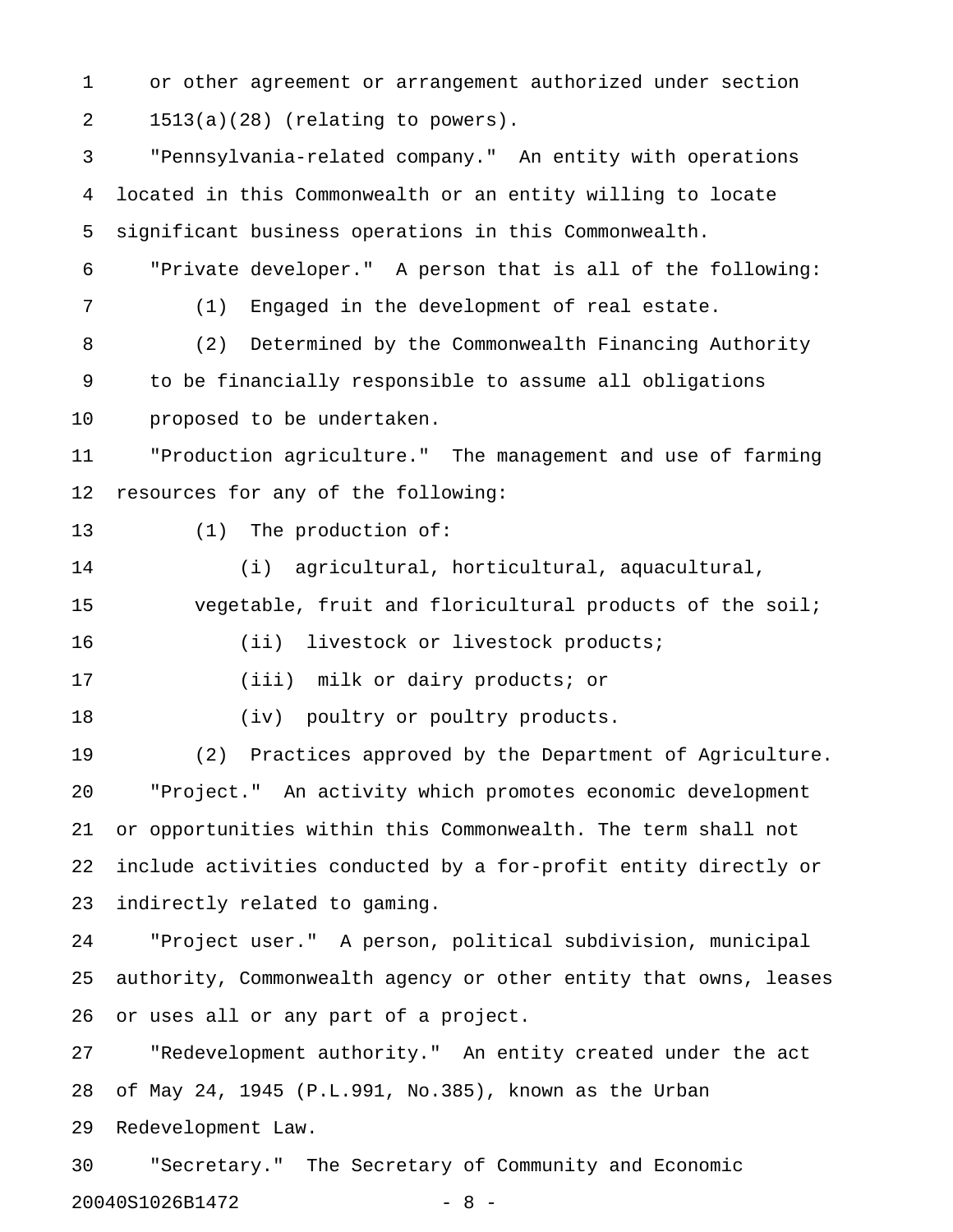1 Development of the Commonwealth.

2 "Supermarket." A retail store operated on a self-service 3 basis, primarily selling groceries, fresh produce, meat, bakery 4 and dairy products. The term does not include a convenience 5 store.

6 "Taxable bonds." Bonds or other evidence of indebtedness, 7 the interest on which is includable in gross income for Federal 8 income taxation purposes.

9 "Tax-exempt bonds." Bonds or other evidence of indebtedness, 10 the interest on which is excludable from gross income for 11 Federal income taxation purposes.

12 "Tax increment district." As defined in the act of July 11, 13 1990 (P.L.465, No.113), known as the Tax Increment Financing 14 Act.

15 "Tourism." An activity which promotes or encourages 16 individuals to travel to a location within this Commonwealth for 17 pleasure.

18 "Venture capital partnership." An entity whose purpose is to 19 make investments in companies and is formed as a limited 20 partnership, limited liability company or comparable investment 21 entity.

## 22 SUBCHAPTER B

23 STRUCTURE AND POWERS

- 24 Sec.
- 25 1511. Authority.
- 26 1512. Board.
- 27 1513. Powers.
- 28 1514. Limitation.
- 29 § 1511. Authority.

30 (a) Establishment.--There is established an independent 20040S1026B1472 - 9 -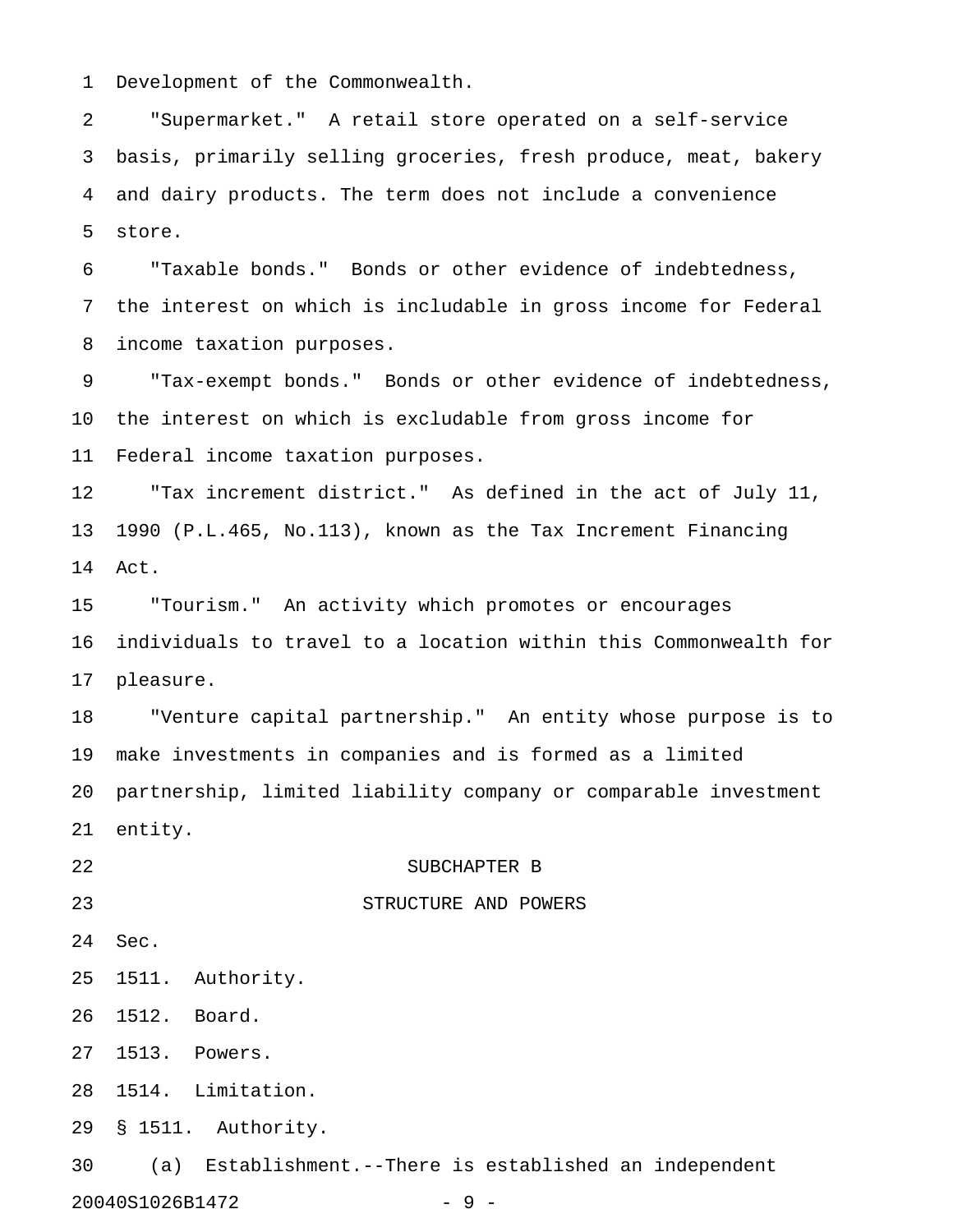1 authority to be known as the Commonwealth Financing Authority. 2 The authority shall be an instrumentality of the Commonwealth 3 and a body corporate and politic, with corporate succession. 4 (b) Governance.--The authority shall be governed by the 5 board. The powers of the authority shall be exercised by the 6 board.

7 (c) Expenses.--Expenses of the authority shall be paid from 8 assets or income of the authority. Except as provided in this 9 chapter or by other law, the Commonwealth shall not be 10 responsible for funding the expenses of the authority.

11 (d) Fiscal year.--The fiscal year of the authority shall be 12 the same as the fiscal year of the Commonwealth.

13 (e) Audit.--

14 (1) The accounts and books of the authority shall be 15 examined and audited annually by an independent certified 16 public accounting firm.

17 (2) The authority shall, by December 31 of each year, 18 file a copy of the audit required by paragraph (1) with the 19 Secretary of the Senate and the Chief Clerk of the House of 20 Representatives.

21 (f) Reports.--(Reserved).

22 (g) Publication.--The authority shall annually publish a 23 concise financial statement in the Pennsylvania Bulletin.

24 (h) Cooperation.--Executive agencies shall cooperate with 25 and provide assistance to the authority without financial 26 reimbursement.

27 (i) Existence and dissolution.--

28 (1) The authority shall exist until terminated by law. 29 (2) The authority may be dissolved by law if all 30 outstanding liabilities of the authority, including bonds and

20040S1026B1472 - 10 -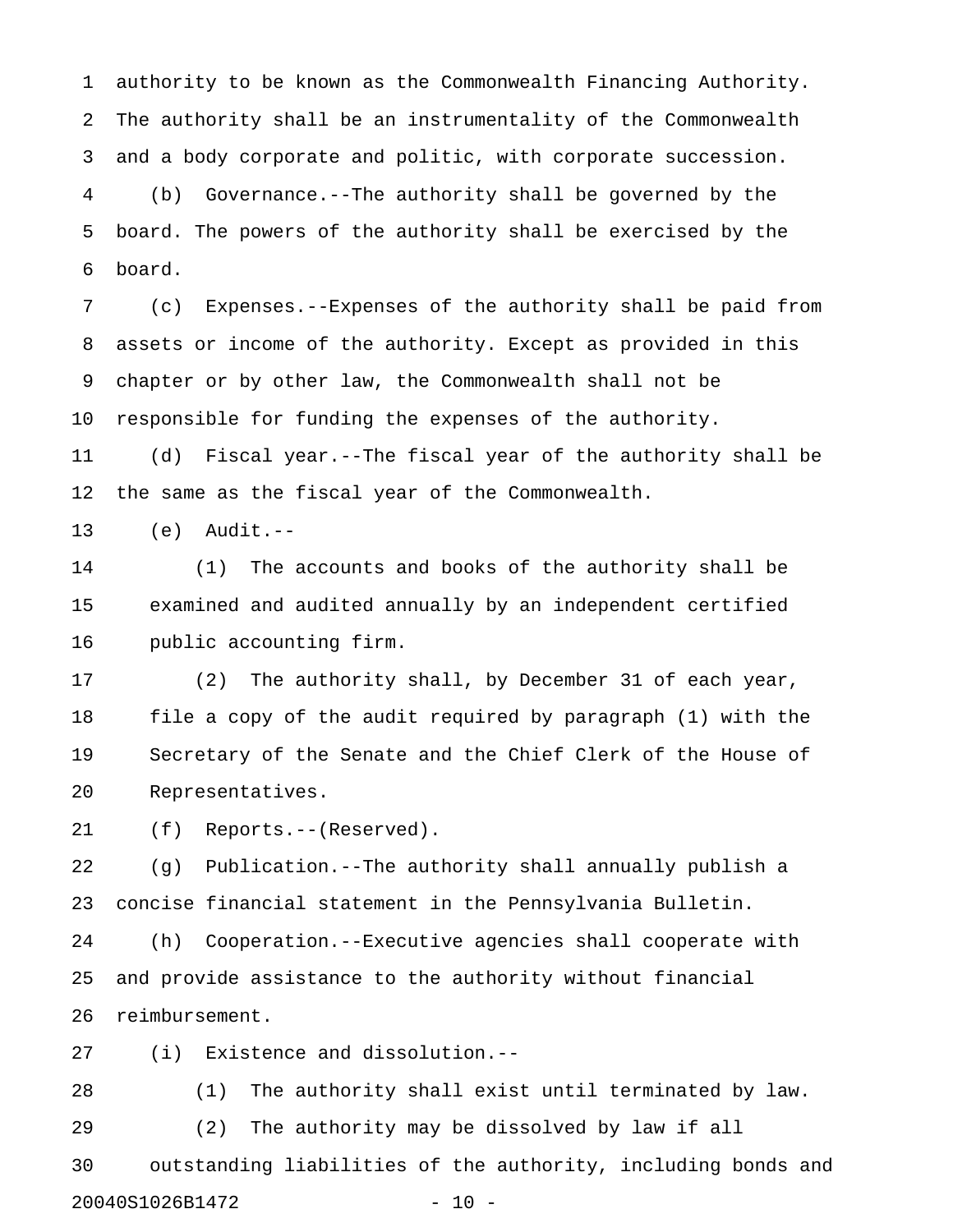1 other contractual obligations, have been fully paid, retired, 2 satisfied or discharged, or provision has been made for 3 payment of all outstanding liabilities of the authority, 4 including bonds and other contractual obligations. Upon the 5 dissolution of the authority, all funds, assets and other 6 property of the authority shall vest in the Commonwealth. 7 (j) Applicability.--The following acts shall apply to the 8 authority and the board: 9 (1) The act of June 21, 1957 (P.L.390, No.212), referred 10 to as the Right-to-Know Law. 11 (2) The act of July 19, 1957 (P.L.1017, No.451), known 12 as the State Adverse Interest Act. 13 (3) The provisions of 65 Pa.C.S. Chs. 7 (relating to 14 open meetings) and 11 (relating to ethics standards and 15 financial disclosure). 16 § 1512. Board. 17 (a) Composition.--The board shall be composed of the 18 following members: 19 (1) The Secretary of Community and Economic Development 20 or a designee. 21 (2) The Secretary of the Budget or a designee. 22 (3) The Secretary of Banking or a designee. 23 (4) Four legislative appointees. 24 (i) Appointments are as follows: 25 (A) One individual appointed by the President 26 **pro tempore of the Senate.** 27 (B) One individual appointed by the Minority 28 Leader of the Senate. 29 (C) One individual appointed by the Speaker of 30 the House of Representatives.

20040S1026B1472 - 11 -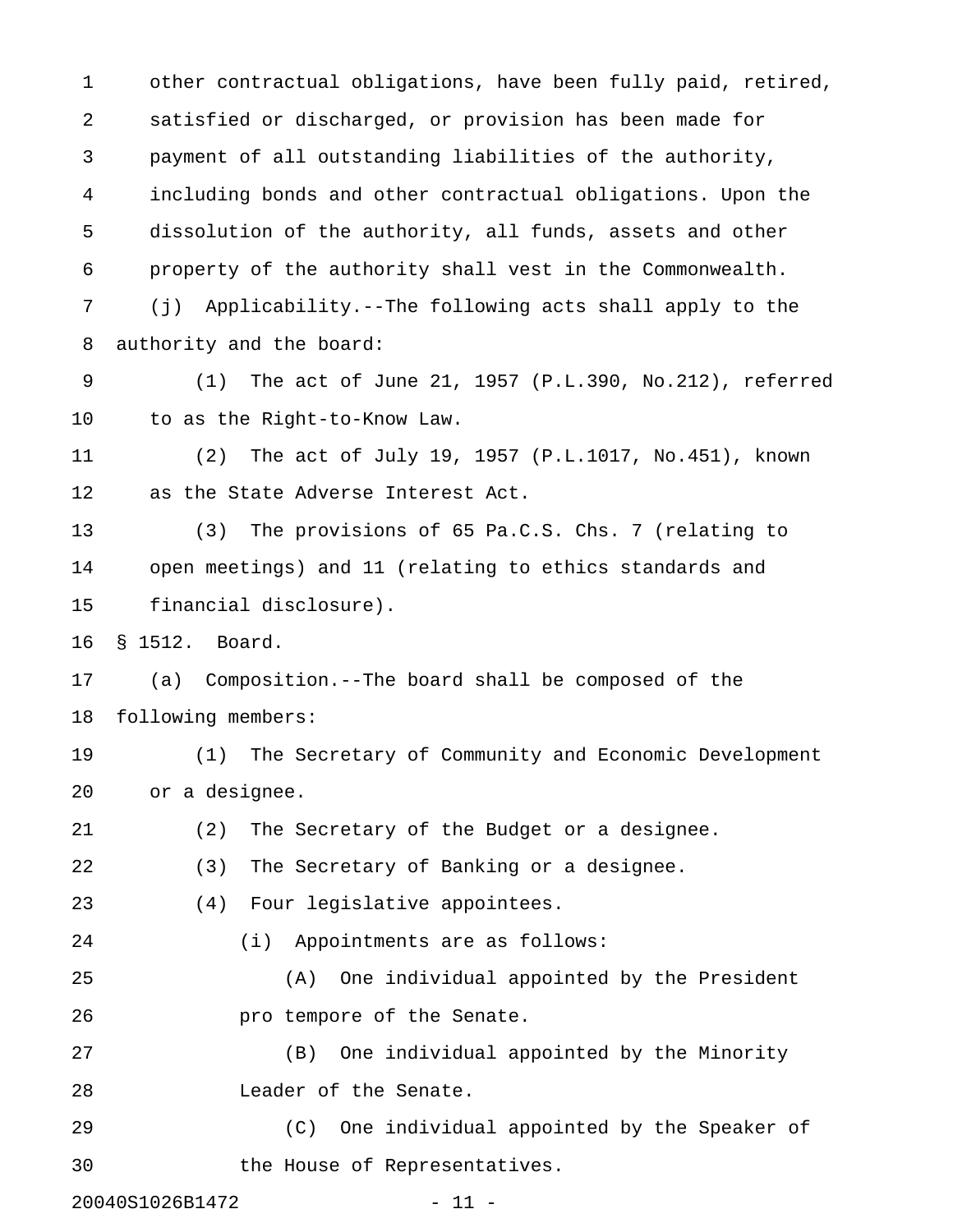1 (D) One individual appointed by the Minority 2 Leader of the House of Representatives.

3 (ii) Legislative appointees shall serve at the 4 pleasure of the appointing authority.

5 (iii) If the individual appointed to the board 6 pursuant to subparagraph (i) is a member of the General 7 Assembly, the individual may name a designee.

8 (b) Organization.--The Governor shall select a member of the 9 board to serve as chairperson. The members shall select from 10 among themselves such officers as they shall determine.

11 (c) Meetings.--The board shall meet at the call of the 12 chairperson.

13 (d) Quorum.--<del>Six</del> FIVE members of the board shall constitute <-14 a quorum. The consent of at least  $\frac{1}{x}$  FIVE members of the board, <-15 WITH AT LEAST FOUR OF THE CONSENTING MEMBERS BEING APPOINTED 16 UNDER SUBSECTION (A)(4), shall be necessary to take any action 17 on behalf of the authority.

18 (e) Compensation.--The members of the board shall be 19 entitled to no compensation for their services as members of the 20 board but shall be entitled to reimbursement for all necessary 21 and reasonable expenses incurred in connection with the 22 performance of their duties as members of the board.

23 (f) Fiduciary relationship.--The members of the board and 24 the professional personnel of the board shall stand in a 25 fiduciary relationship with the Commonwealth and the authority 26 as to the moneys in the fund, moneys in the accounts of the 27 authority and investments of the authority.

28 (g) Standard of care.--The members of the board in 29 performance of their duties under this chapter shall exercise 30 the standard of care required by 20 Pa.C.S. Ch. 73 (relating to 20040S1026B1472 - 12 -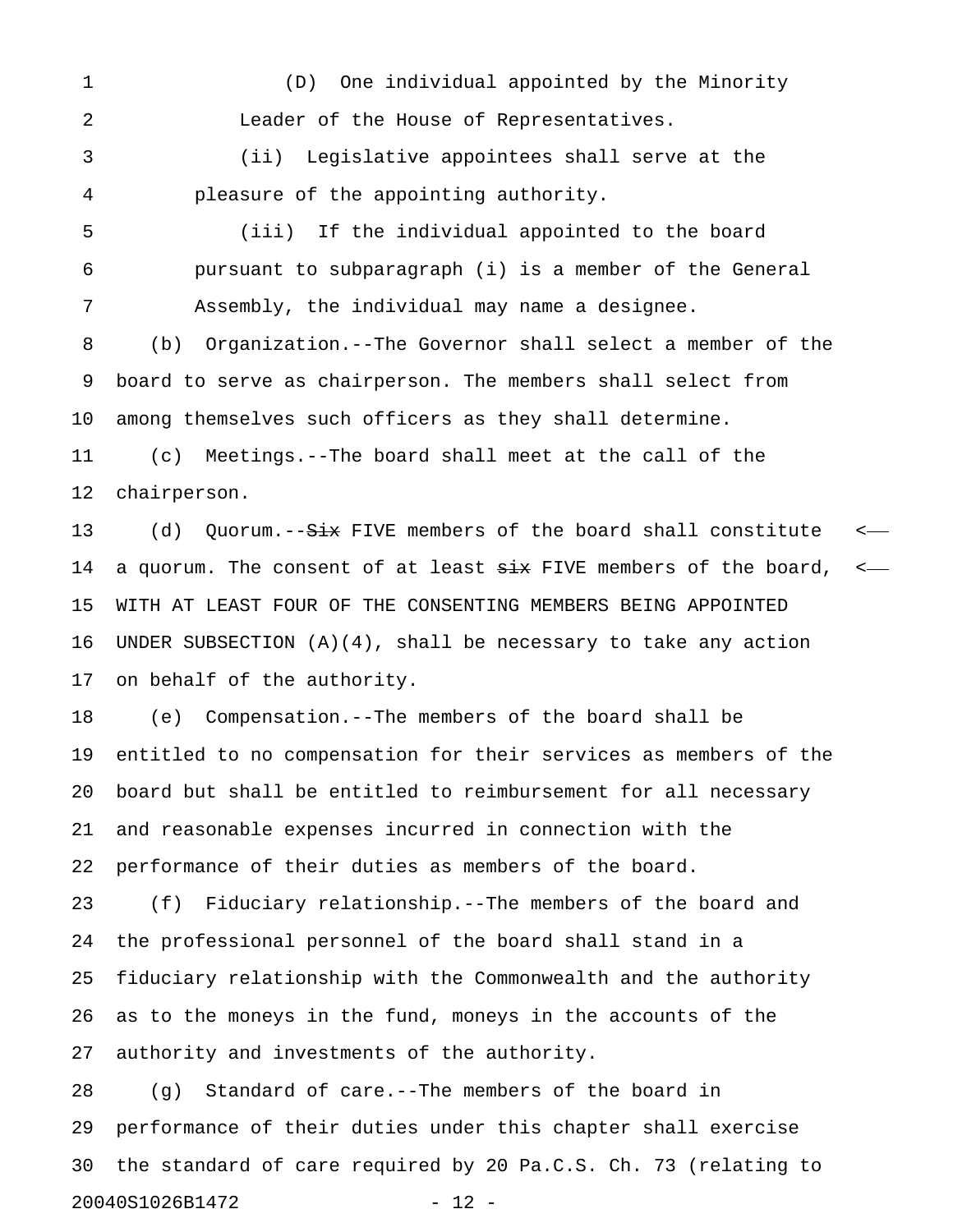1 municipalities investments).

2 (h) Liability.--Members of the board shall not be liable 3 personally on any obligations of the authority, including bonds 4 of the authority.

5 § 1513. Powers.

6 (a) Powers.--The authority may do all of the following:

7 (1) Adopt bylaws and guidelines as necessary.

8 (2) Sue and be sued, implead and be impleaded, 9 interplead, complain and defend in any court.

10 (3) Adopt, use and alter a corporate seal.

11 (4) Establish accounts necessary or desirable for its 12 corporate purposes.

13 (5) Employ an executive director and other persons as 14 are necessary or convenient for carrying on the business of 15 the authority.

16 (6) Retain attorneys, accountants, auditors and 17 financial experts, to render services and engage the services 18 of other advisors, consultants and agents as necessary. For 19 the purposes of this paragraph, the authority shall be 20 considered an independent agency for purposes of the act of 21 October 15, 1980 (P.L.950, No.164), known as the Commonwealth 22 Attorneys Act.

23 (7) Pay or satisfy obligations of the authority.

24 (8) Contract and execute instruments, including 25 financing agreements, letters of credit, guarantees, 26 sureties, mortgages, loans, standby loan commitments and 27 contracts of insurance, which are necessary or appropriate 28 for carrying on the business of the authority. This power 29 includes the ability to make and execute contracts for the 30 servicing of loans and mortgages acquired by the authority. 20040S1026B1472 - 13 -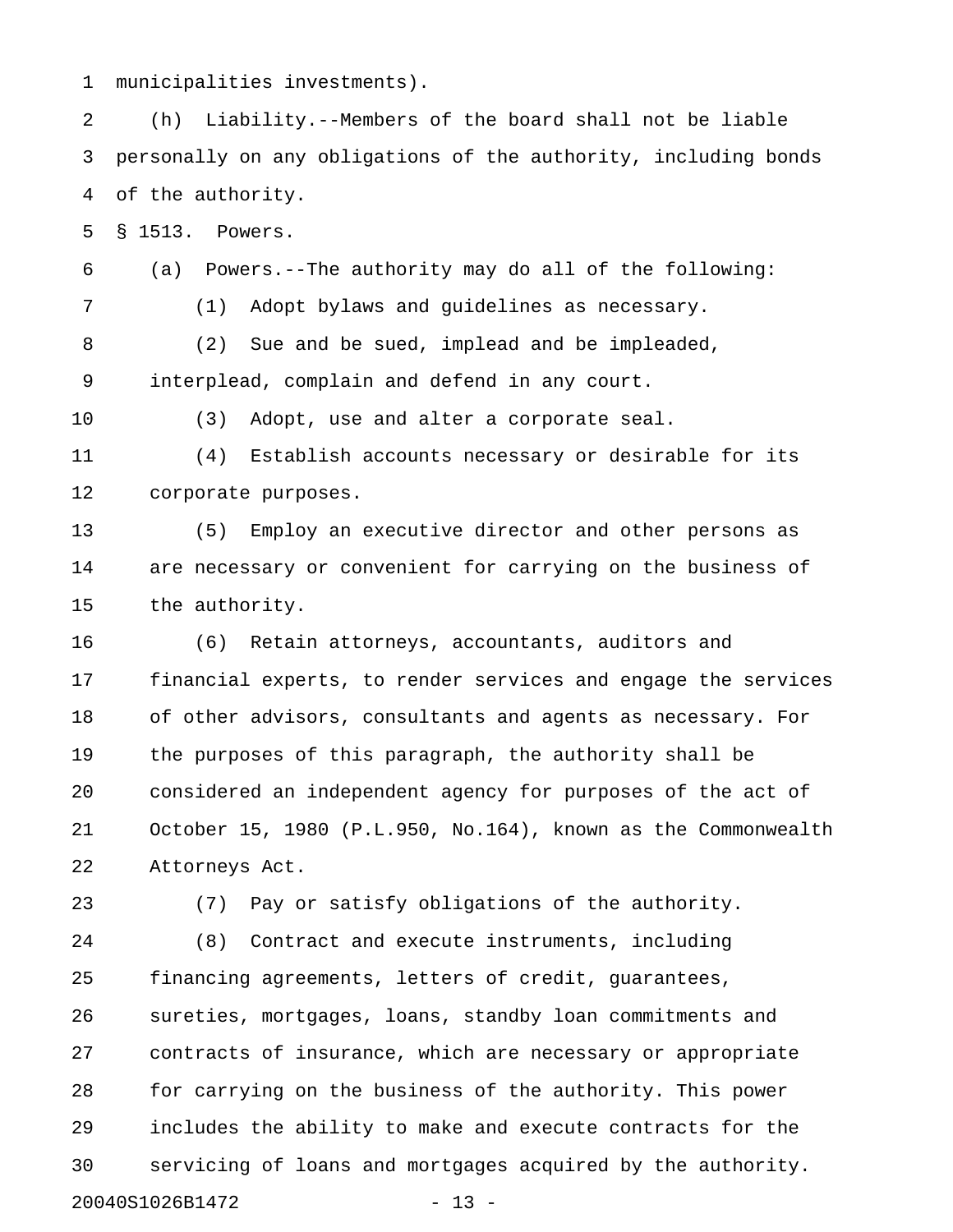1 (9) Borrow money, issue bonds, obtain lines and letters 2 of credit and incur debt.

3 (10) Pledge the credit of the authority and provide 4 security and liquidity to obligees of the authority as the 5 authority deems necessary or appropriate.

6 (11) Use or pledge an account for a special purpose, 7 including debt service reserves and other reserves, as may be 8 necessary or desirable to carry out its powers and duties.

9 (12) Negotiate modifications or alterations in mortgages 10 or security interests.

11 (13) Foreclose on a mortgage or security interest in 12 default.

13 (14) Commence any action necessary to protect or enforce 14 any right conferred upon the authority by law, mortgage, 15 security agreement, contract or other agreement.

16 (15) Bid for or purchase property which was the subject 17 of a mortgage or security interest at a foreclosure or other 18 sale and acquire and take possession of that property.

19 (16) Impose and collect fees and charges in connection 20 with loan commitments and servicing, including reimbursement 21 of costs of financing.

22 (17) Acquire, accept, purchase, receive, collect, hold, 23 convey and invest funds, fees and property, whether tangible 24 or intangible, from all sources, directly or by assignment, 25 pledge or otherwise.

26 (18) Sell, transfer, convey and dispose of any property, 27 whether tangible or intangible.

28 (19) Acquire and sell loans, mortgages and security 29 interests at public or private sale.

30 (20) Provide financial assistance to applicants and 20040S1026B1472 - 14 -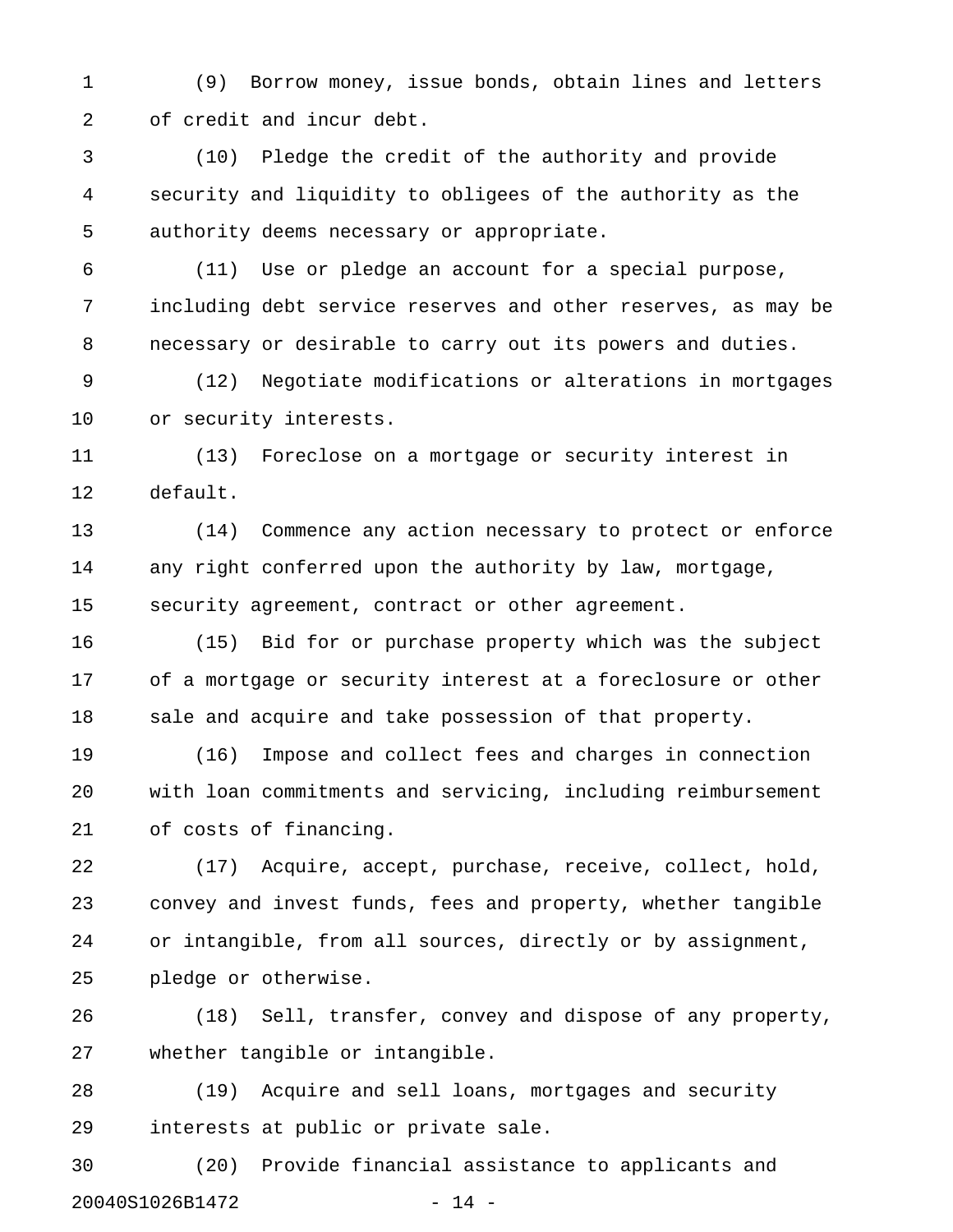1 project users.

2 (21) Agree to and comply with conditions attached to 3 Federal or Commonwealth assistance not inconsistent with the 4 provisions of this chapter.

5 (22) Make rules regarding the operation of properties 6 and facilities of the authority subject to agreements with 7 obligees of the authority.

8 (23) Develop, adopt and implement binding policies or 9 guidelines assuring all of the following:

10 (i) All persons are accorded equal opportunity in 11 employment and contracting associated with the programs 12 established under Subchapter E (relating to programs). 13 This paragraph includes the authority's contractors, 14 subcontractors, assignees, lessees, agents, vendors and 15 suppliers.

16 (ii) Contracting parties demonstrate diversity in 17 ownership of equity interests.

18 (24) Exercise rights provided by law for the benefit or 19 protection of the authority or obligees of the authority.

20 (25) Invest money of the authority not required for 21 immediate use, including proceeds from the sale of bonds, as 22 the board determines, subject to any agreement with 23 bondholders stated in the authorizing resolution providing 24 for the issuance of bonds.

25 (26) Procure insurance against any loss in connection 26 with its programs, property and other assets.

27 (27) Promulgate regulations and adopt guidelines and 28 statements of policy containing restrictions as it may deem 29 necessary and appropriate to effectuate the public purposes 30 of this chapter.

20040S1026B1472 - 15 -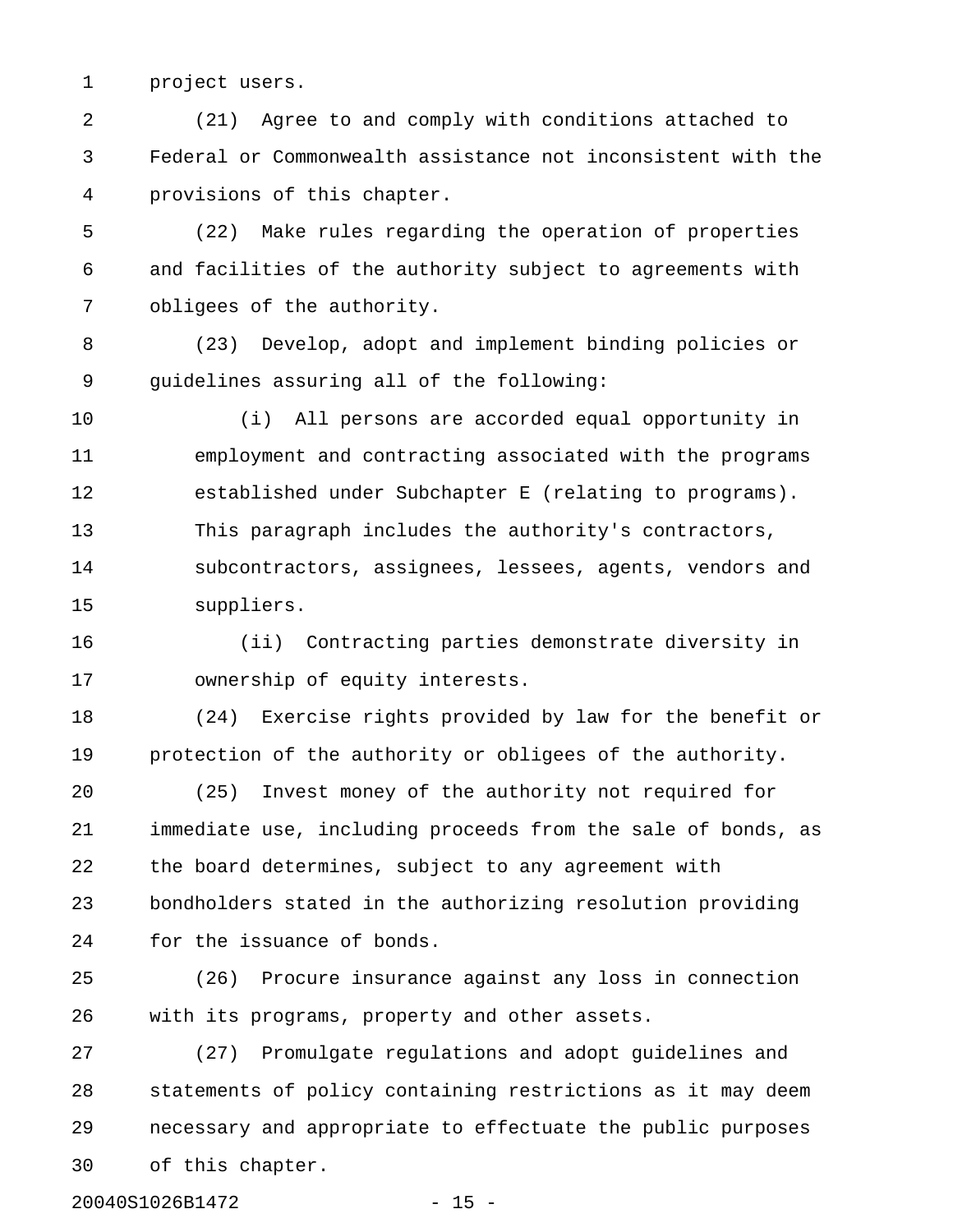1 (28) Negotiate and enter into interest rate exchange 2 agreements, interest rate cap agreements, collar agreements, 3 corridor agreements, ceiling agreements, floor agreements, 4 forward agreements, float agreements and other similar 5 arrangements, which, in the judgment of the authority, will 6 assist the authority in managing the interest costs of the 7 authority.

8 (29) Enter into agreements with applicants and project 9 users providing, among other things, for any of the 10 following:

11 (i) Financial assistance.

12 (ii) Loan, rental or purchase price payments or 13 other payments, sufficient to amortize the principal, 14 interest and premium, if any, of bonds and contractual 15 obligations of the authority incurred to provide funds to 16 pay the costs of the projects being financed.

17 (iii) The applicants or project users to pay or 18 cause to be paid all other costs of acquiring, 19 constructing, maintaining and operating the projects 20 being financed.

21 (iv) Conveyance with or without consideration of any 22 part or all of a project being financed to the project 23 user or applicant on or before payment of all bonds and 24 contractual obligations of the authority incurred with 25 respect to the project.

26 (v) Other matters as are customary or as are deemed 27 necessary and appropriate by the authority.

28 (30) Do any appropriate act necessary or convenient to: 29 (i) carry out and effectuate the purposes of this

30 chapter; or

20040S1026B1472 - 16 -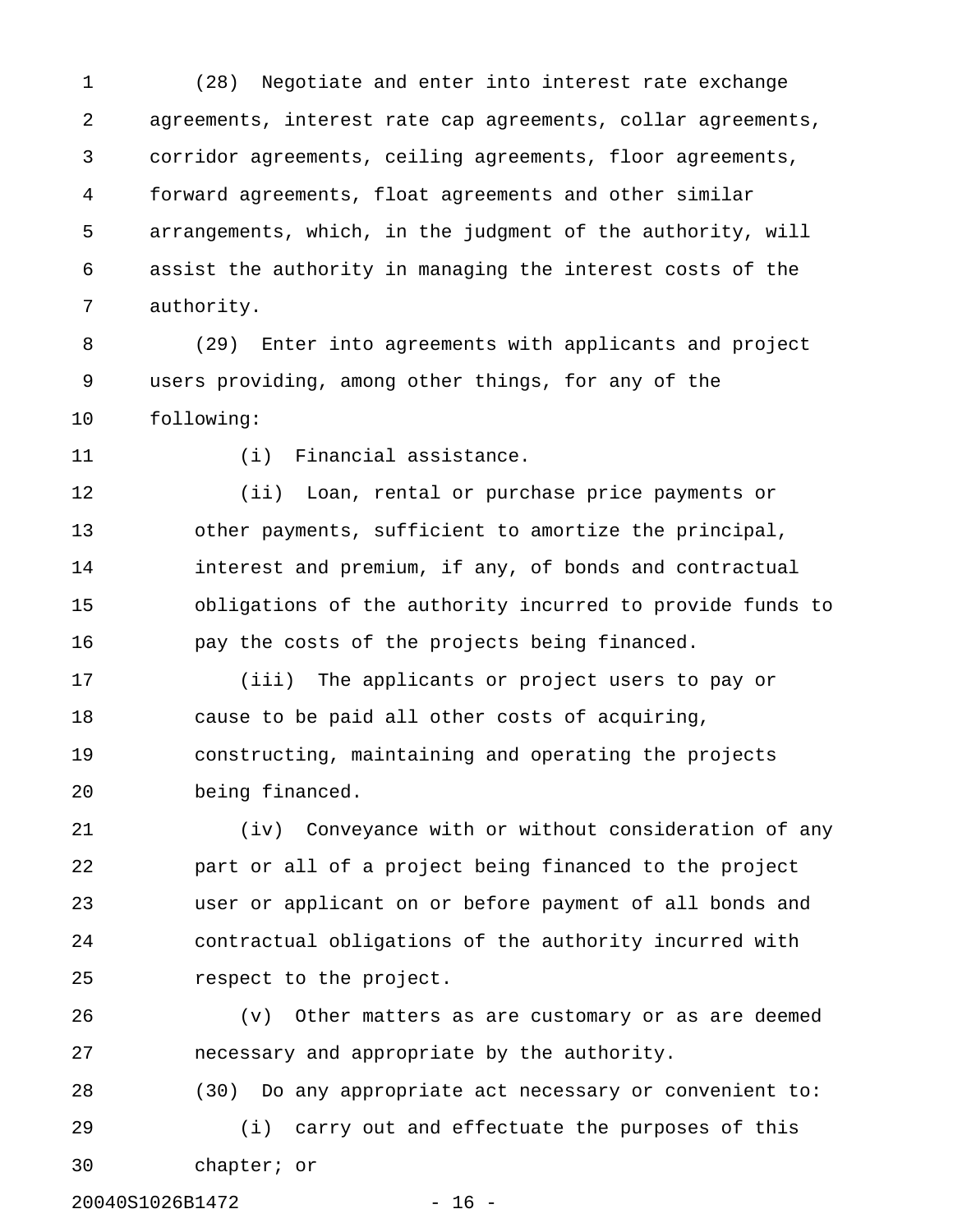1 (ii) exercise the powers set forth in this 2 subsection, including any act reasonably implied from 3 those powers. 4 (b) Duties.--The authority shall do all of the following: 5 (1) Administer the programs established in Subchapter E 6 in accordance with this chapter. 7 (2) Fund the programs established in Subchapter E and 12 8 Pa.C.S. Ch. 29 (relating to machinery and equipment loans) 9 subject to Subchapter D (relating to funds, accounts, 10 indebtedness and use). 11 § 1514. Limitation. 12 Except upon foreclosure or default under a loan made under 13 this chapter, the board may not approve an application or 14 finance a project if the board or authority would be required to 15 operate, service or maintain the project under a lease or other 16 agreement. 17 SUBCHAPTER C 18 BONDS 19 Sec. 20 1521. Bonds issuance. 21 1522. Commonwealth taxation. 22 1523. Federal taxation. 23 1524. Validity of bonds; limitation on actions. 24 1525. Provisions of bonds; trust agreements. 25 1526. Validity of pledge. 26 1527. Commonwealth pledges. 27 1528. Bonds to be legal investments. 28 1529. Bondholder rights. 29 § 1521. Bonds issuance. 30 (a) Authorization.--The authority may issue limited

20040S1026B1472 - 17 -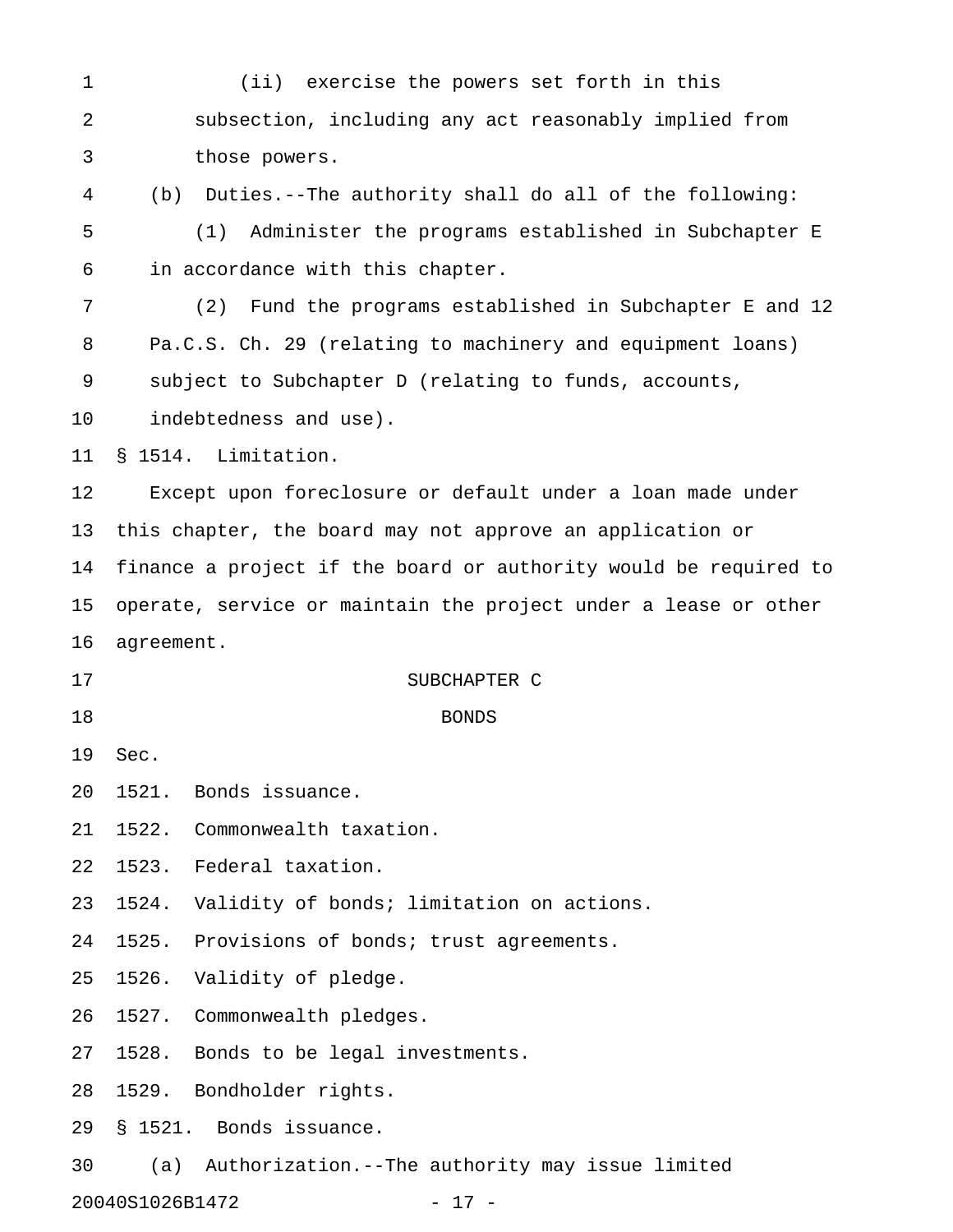1 obligation revenue bonds and other types of limited obligation 2 revenue financing. Bonds issued and financing incurred pursuant 3 to this subchapter shall be subject to the limits set forth in 4 section 1543 (relating to indebtedness) and shall be in the name 5 of the authority. The authority may issue both tax-exempt bonds 6 and taxable bonds to fund the programs established in Subchapter 7 E (relating to programs). 8 (b) (Reserved). 9 (c) Authorization requirements.-- 10 (1) Bonds of the authority shall be authorized by a 11 resolution of the board. 12 (2) The resolution of the board authorizing an issuance 13 of bonds shall provide that the bonds: 14 (i) be of a series; 15 (ii) bear a date or dates; 16 (iii) bear or accrue interest at any rate or rates, 17 whether fixed or variable; 18 (iv) be in denominations; 19 (v) be in any form, either coupon or fully 20 registered without coupons or in certificated or book-21 entry-only form; 22 (vi) carry registration, exchangeability and 23 interchangeability privileges; 24 (vii) be payable in any medium of payment and at any 25 place or places; 26 (viii) mature on a date or dates not to exceed 30 27 years from the bonds' original issue date; and 28 (ix) be subject to terms of redemption, if any. 29 (3) Bonds shall be signed by or shall bear the facsimile 30 signature of the officer designated by the board. 20040S1026B1472 - 18 -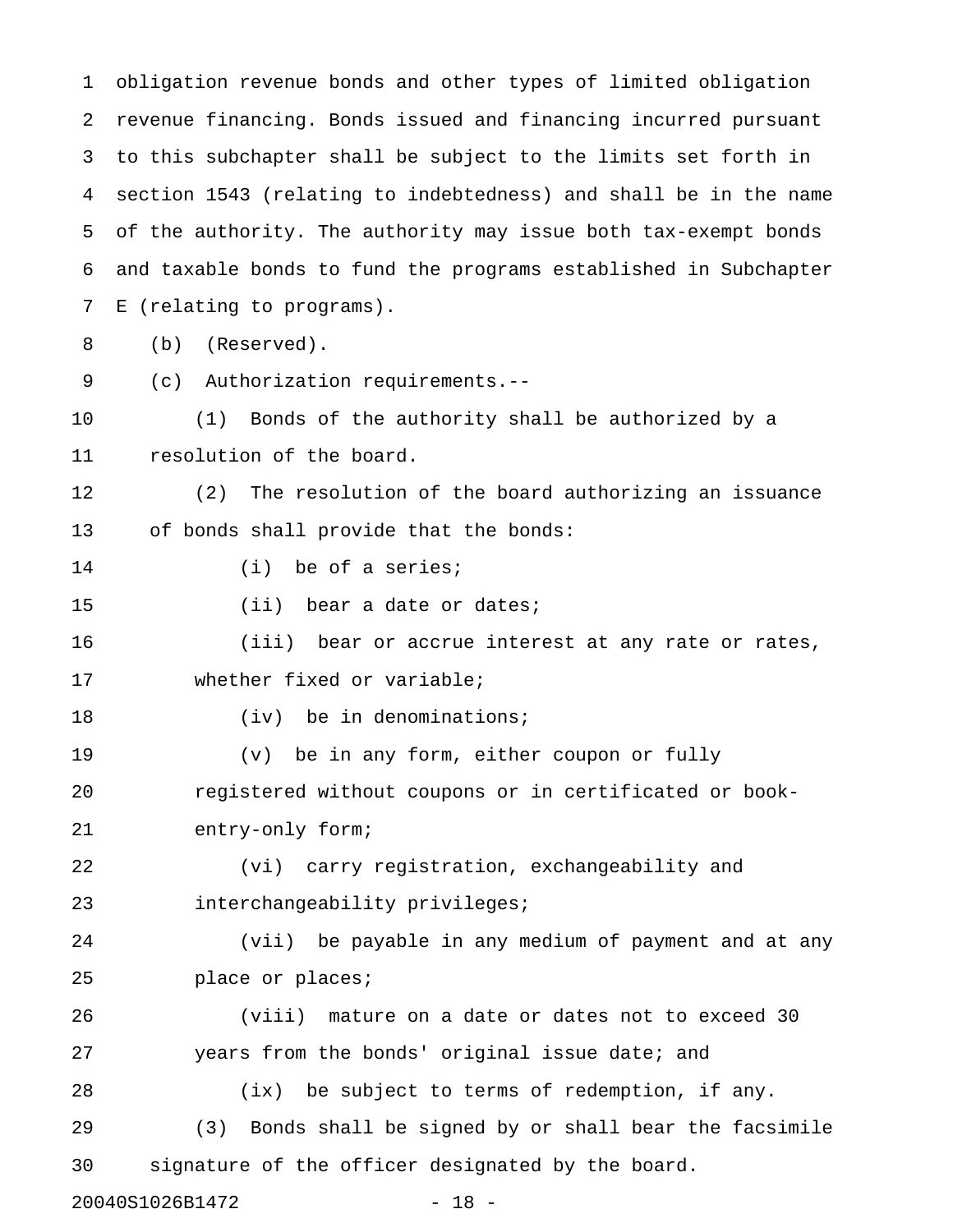1 (4) Interest coupons shall be attached to coupon bonds 2 and shall bear the facsimile signature of the officer 3 designated by the board.

4 (5) Bonds may be authenticated by an authenticating 5 agent, fiscal agent or trustee.

6 (6) Bonds may be issued and delivered notwithstanding 7 that the officer signing the bonds or whose facsimile 8 signature is on a coupon has ceased to be the officer at the 9 time when bonds are actually delivered.

10 (d) No debt or liability of the Commonwealth.--

11 (1) Bonds issued under this chapter shall not be a debt 12 or liability of the Commonwealth and shall not create or 13 constitute any indebtedness, liability or obligation of the 14 Commonwealth.

15 (2) Bonds shall be payable solely from revenues of the 16 authority or accounts pledged or available for their 17 repayment as authorized in this chapter which may include any 18 of the following:

19 (i) The proceeds of bonds.

20 (ii) Funds appropriated to the authority for 21 repayment as authorized in this chapter.

22 (iii) In the case of a public project, the pledge of 23 fees, taxes and other revenues by a political subdivision 24 or other instrumentality of the Commonwealth.

25 (3) All bonds shall contain on their faces statements to 26 the effect that:

27 (i) the authority is obligated to pay the principal 28 of or the interest on the bonds only from its revenues, 29 receipts or funds pledged or available for their payment 30 as authorized in this chapter;

20040S1026B1472 - 19 -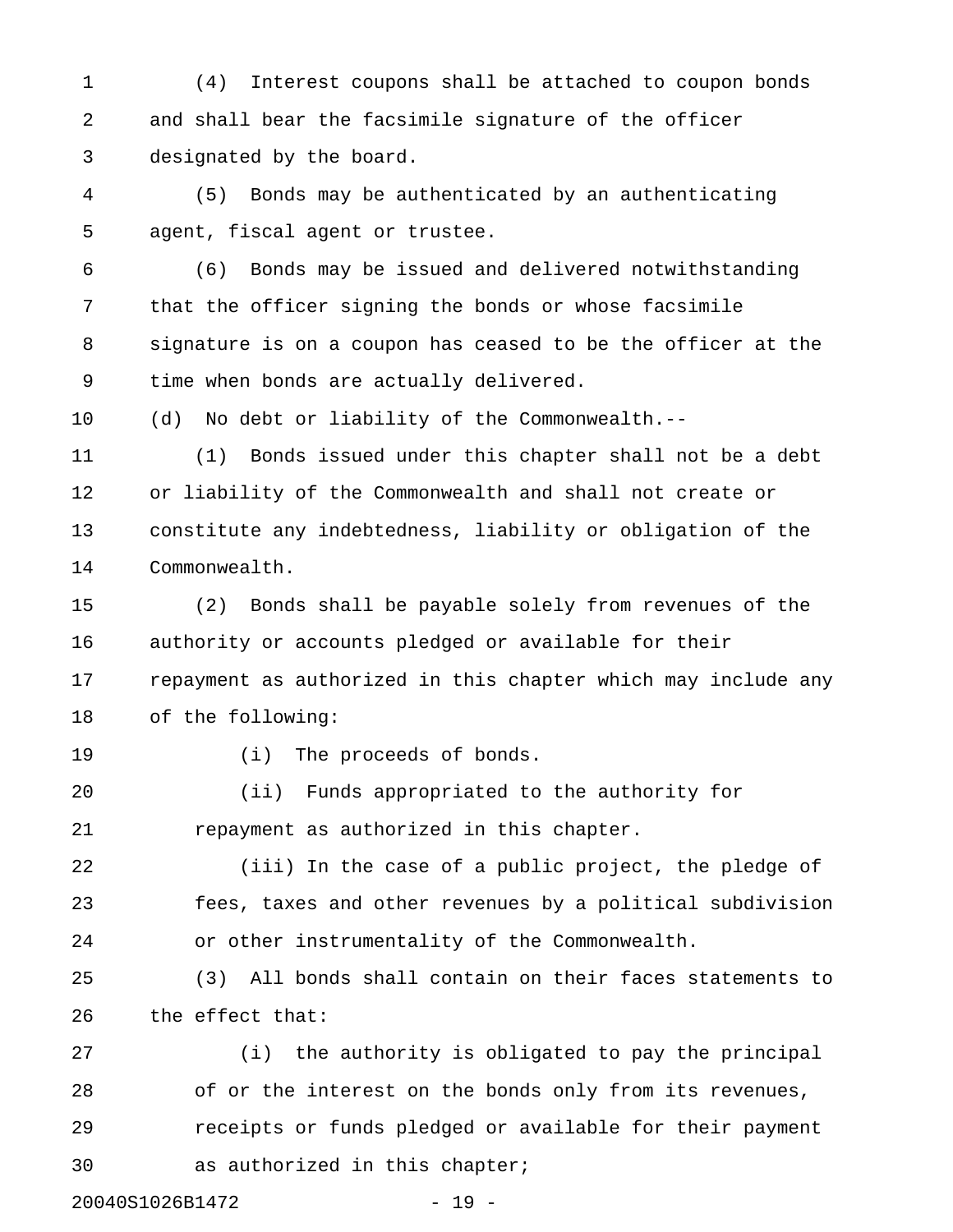1 (ii) neither the Commonwealth nor any political 2 subdivision is obligated to pay the principal or 3 interest; and

4 (iii) neither the faith and credit nor the taxing 5 power of the Commonwealth or any political subdivision is 6 pledged to the payment of the principal of or the 7 interest on the bonds.

8 (e) Sale.--

9 (1) Bonds may be sold at public sale, invited sale or 10 private sale for the price or prices the authority 11 determines.

12 (2) The authority shall ensure that minority-owned or 13 minority-controlled firms have an opportunity to participate 14 in a significant way in bonds sale activities.

15 (f) Interim receipts.--Pending the preparation of the 16 definitive bonds, interim receipts may be issued to the 17 purchaser or purchasers of the bonds and shall contain the terms 18 and conditions established by the authority.

19 (g) Negotiable instruments.--Bonds of the authority shall 20 have the qualities of negotiable instruments under 13 Pa.C.S. 21 (relating to commercial code).

22 (h) Use.--The authority may, as it deems necessary and 23 desirable, use the proceeds of bonds issued for any of the 24 following:

25 (1) Making loans, grants or guarantees for costs of 26 projects.

27 (2) Purchasing loans, mortgages, security interests or 28 loan participations.

29 (3) Paying incidental expenses in connection with 30 activity under paragraphs (1) and (2), including 20040S1026B1472 - 20 -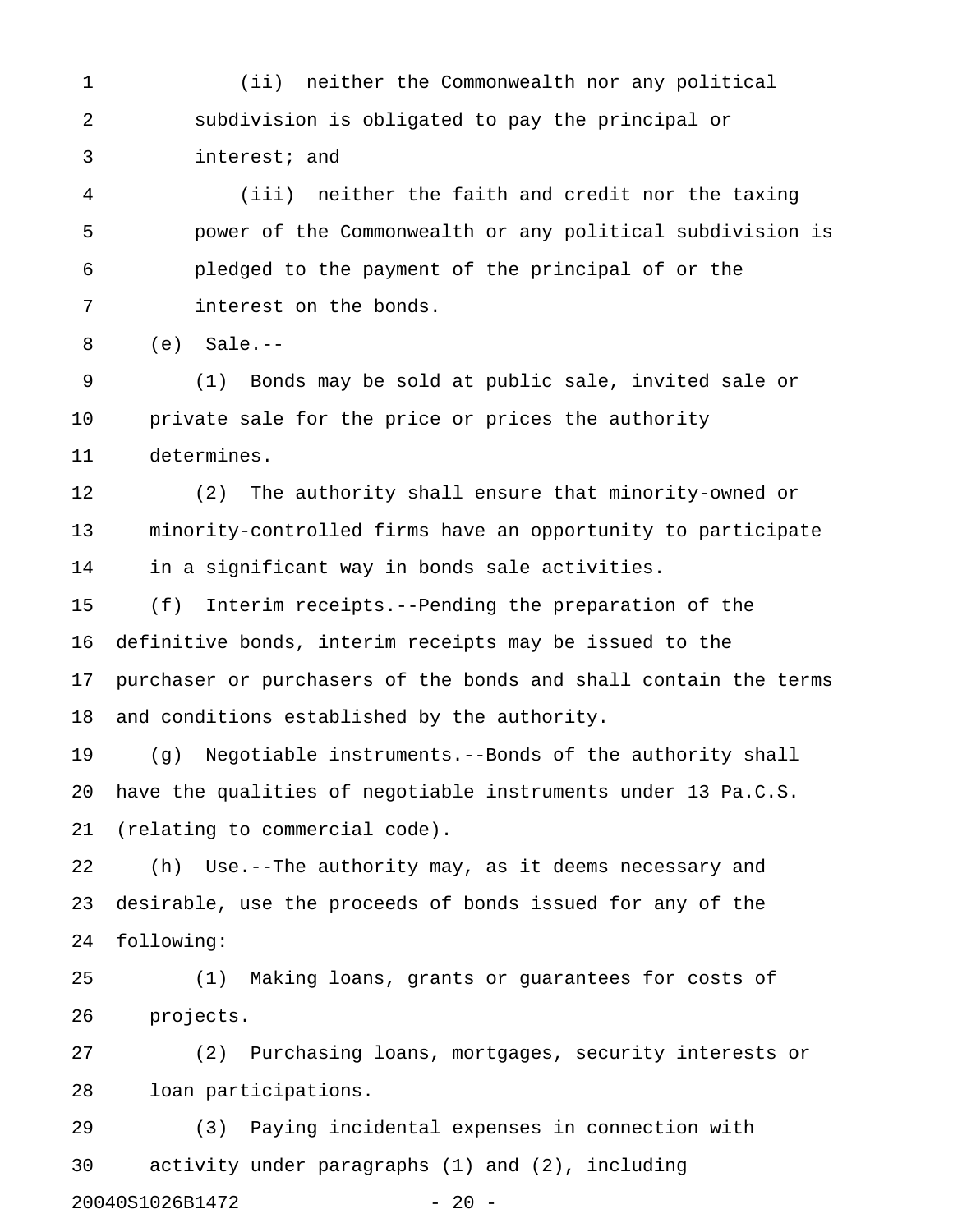1 administrative costs of the authority and the department.

2 (4) Paying expenses of authorizing and issuing the 3 bonds.

4 (5) Paying principal interest on bonds.

5 (6) Funding reserves.

25 the authority for its purposes.

6 (i) Refunding.--Subject to provisions of this chapter and 7 the terms of bonds or other contractual obligations issued in 8 accordance with this chapter, the authority may refund any 9 outstanding debt of the authority, whether the debt represents 10 principal or interest, in whole or in part, at any time. For the 11 purposes of this subsection, the term "refund" and its 12 variations means the issuance and sale of obligations the 13 proceeds of which are used or are to be used for the payment or 14 redemption of outstanding obligations upon or prior to maturity. 15 § 1522. Commonwealth taxation.

16 (a) General.--The effectuation of the purposes of the 17 authority is for the benefit of the people of this Commonwealth; 18 for the increase of commerce and prosperity; and for the 19 improvement of health, safety, welfare and living conditions. 20 (b) Authority.--Since the authority, as a public 21 instrumentality of the Commonwealth, will be performing 22 essential governmental functions in effectuating these purposes, 23 the authority is not required to pay any taxes or assessments 24 upon any property acquired or used or permitted to be used by

26 (c) Bonds.--Bonds issued by the authority, the transfer and 27 the income from the bonds, including profit made on their sale, 28 are free from State and local taxation within this Commonwealth. 29 The exclusion under this subsection shall not extend to gift, 30 estate, succession or inheritance taxes or any other taxes not 20040S1026B1472 - 21 -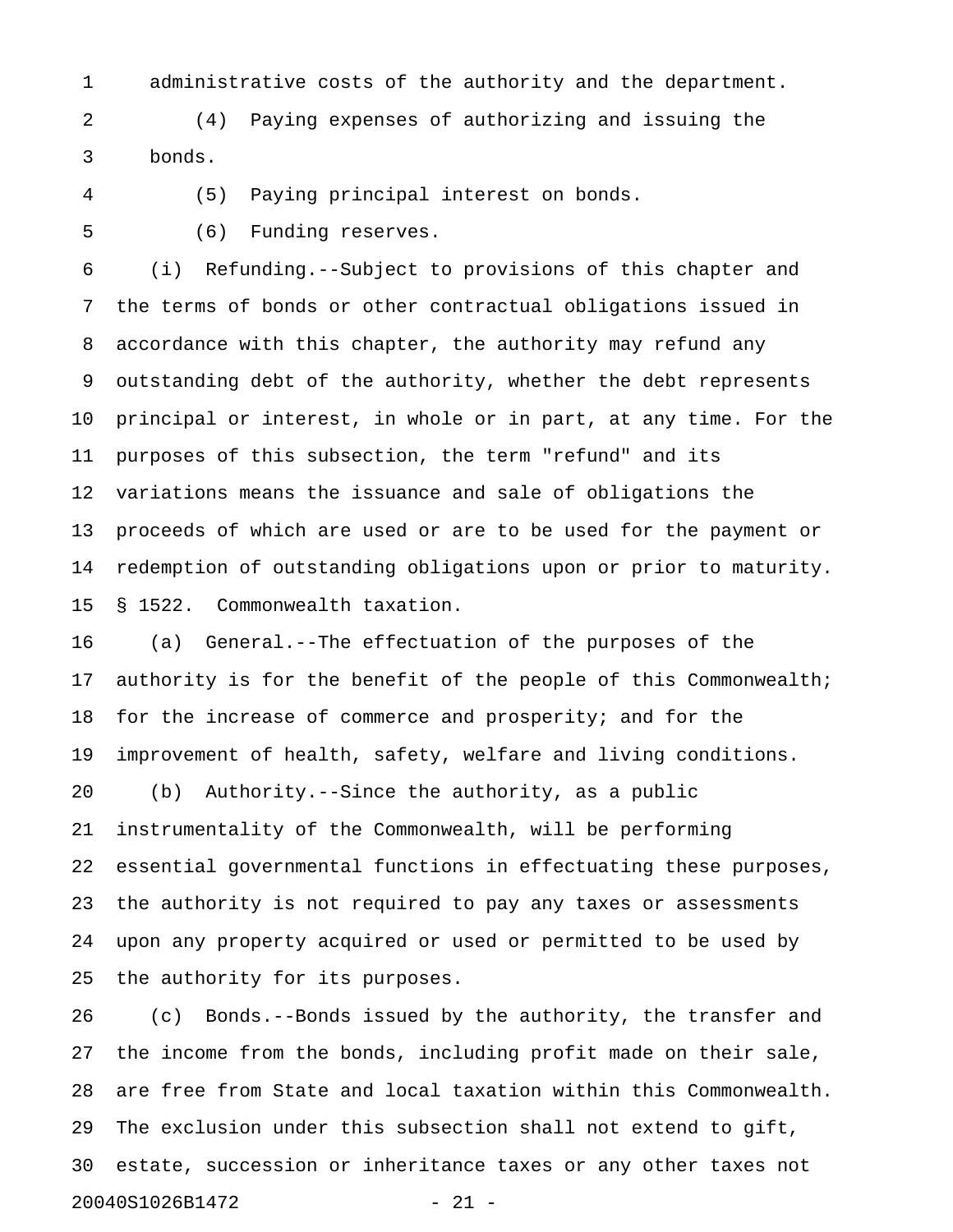1 levied directly on the bonds, their transfer, the income from 2 the bonds or the realization of profits on their sale.

3 § 1523. Federal taxation.

4 (a) Allocation.--If the bonds issued by the authority for a 5 project are tax-exempt bonds for which Federal law requires an 6 allocation, the department may issue an allocation upon receipt 7 of a written request by the board. An allocation must be issued 8 by the department prior to the approval of the resolution 9 authorizing the issuance of the bonds by the board.

10 (b) Approval.--If gubernatorial approval is required by 11 Federal or Commonwealth law, the Governor may approve the 12 issuance of bonds by the authority upon receipt of written 13 request for approval from the board. The written request must 14 state all of the following:

15 (1) The authority has conducted a public hearing, with 16 appropriate public notice, concerning the purposes for which 17 the bonds are to be issued.

18 (2) A description of the project or projects to be 19 financed.

20 (3) A description of the method of financing the project 21 or projects.

22 (4) A summary of the comments made and questions posed 23 at the public hearing.

24 § 1524. Validity of bonds; limitation on actions.

25 (a) Presumption.--Bonds reciting in substance that they have 26 been issued by the authority to accomplish the public purposes 27 of this chapter shall be conclusively deemed in any suit, action 28 or proceeding involving the validity or enforceability of the 29 bonds or their security to have been issued for the public 30 purposes of this chapter.

20040S1026B1472 - 22 -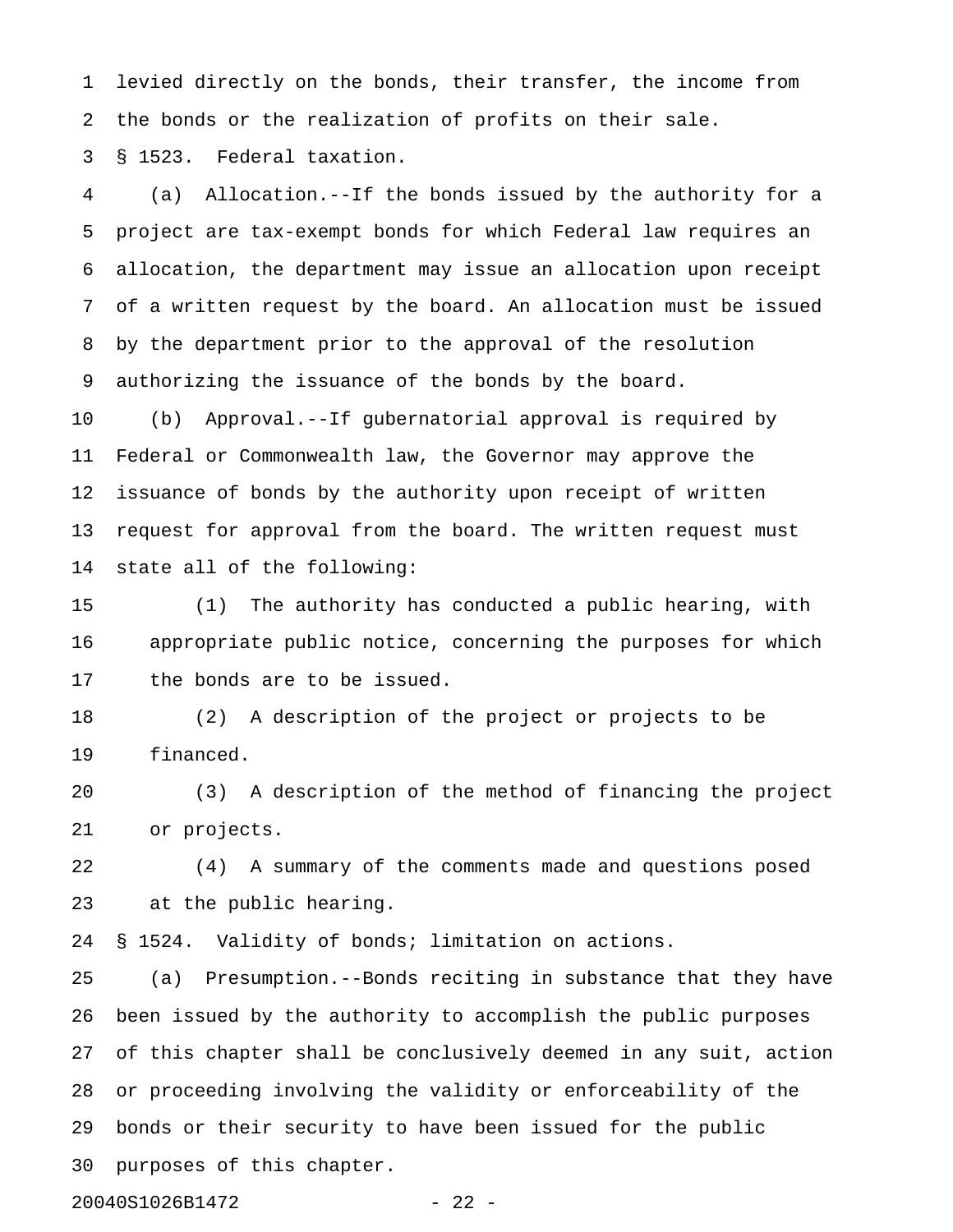1 (b) Estoppel.--After issuance, bonds shall be conclusively 2 presumed to be fully authorized and issued under the laws of 3 this Commonwealth; and any person shall be estopped from 4 questioning their validity, sale, execution or delivery by the 5 authority.

6 § 1525. Provisions of bonds; trust agreements.

7 A resolution authorizing the issuance of bonds or any trust 8 agreement approved in a resolution authorizing the issuance of 9 bonds may contain provisions which do any of the following:

10 (1) Secure the bonds.

11 (2) Covenant against any of the following:

12 (i) Pledging or granting a security interest in all 13 or any part of the authority's revenues or all or any 14 part of its property to which its right or title exists 15 or which may later come into existence.

16 (ii) Permitting or suffering any lien on all or any 17 part of its revenues or property.

18 (iii) Extending the time for the payment of bonds or 19 interest.

20 (3) Covenant with respect to limiting the authority's 21 right to sell, pledge or otherwise dispose of bonds or notes 22 of governmental units, loan agreements or other property.

23 (4) Covenant as to any of the following:

24 (i) Additional bonds to be issued.

25 (ii) Limitations on additional bonds.

26 (iii) Terms and conditions of additional bonds.

27 (iv) Custody, application, investment and

28 disposition of proceeds of bonds.

29 (v) Incurring of other debts or obligations by the 30 authority.

20040S1026B1472 - 23 -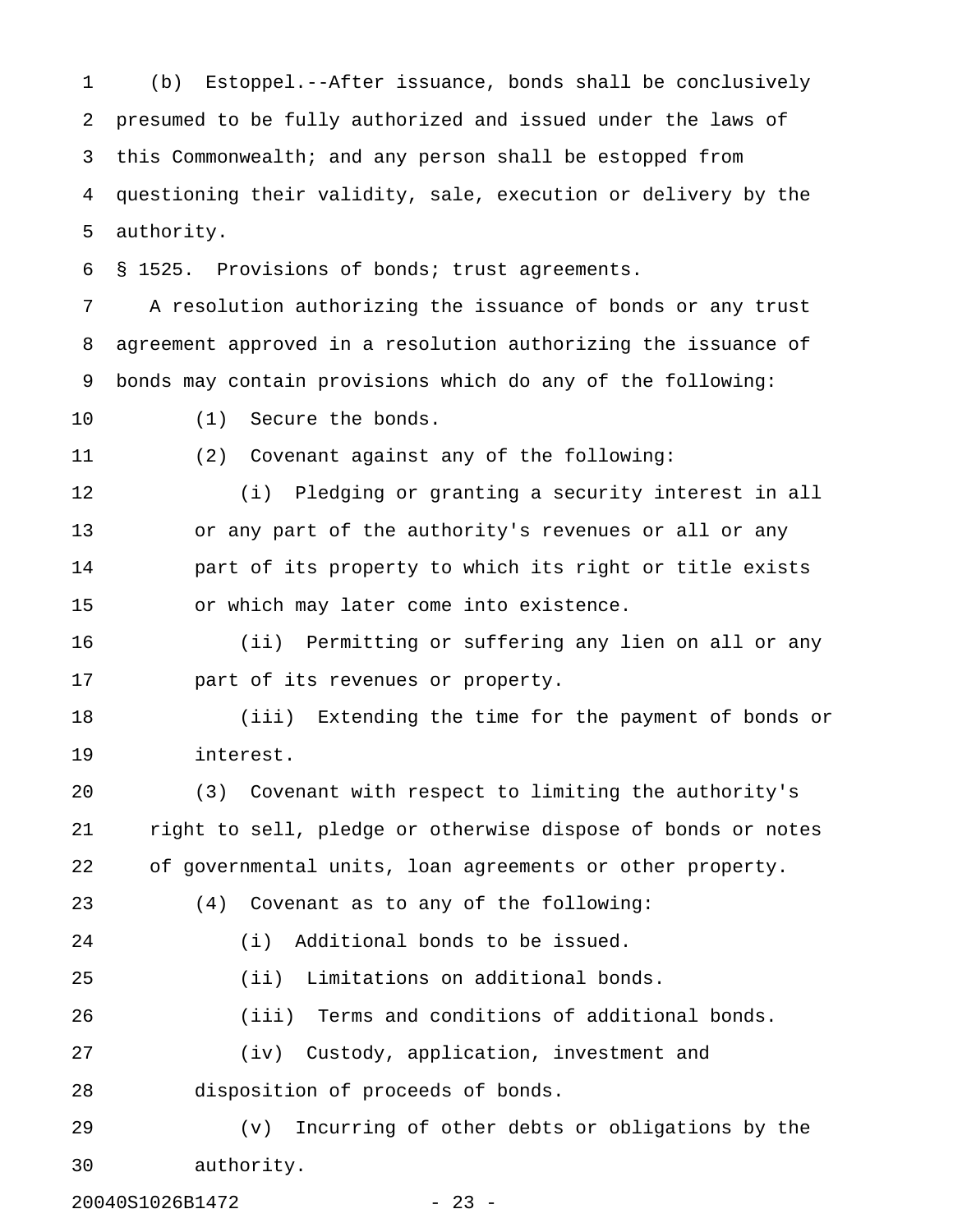1 (vi) Payment of principal of or interest on bonds. 2 (vii) Sources and methods of payment. 3 (viii) Rank or priority of bonds with respect to 4 liens or security interests. 5 (ix) Redemption, purchase and tender of bonds by the 6 authority or the bondholders and the privilege of 7 exchange of the bonds for other bonds. 8 (x) Use, investment and disposition of the money 9 held in special funds, accounts or reserves. 10 (xi) Use of any or all of the authority's real or 11 personal property. 12 (xii) Warrant of title to the authority's real or 13 personal property. 14 (5) Provide for any of the following: 15 (i) Replacement of lost, stolen, destroyed or 16 mutilated bonds. 17 (ii) Maintenance of the authority's real and 18 personal property. 19 (iii) Replacement of the authority's real and 20 personal property. 21 (iv) Insurance to be carried on the authority's real 22 and personal property and the use and disposition of the 23 insurance proceeds. 24 (v) Rights, liabilities, powers and duties arising 25 upon the breach of any covenant, condition or obligation. 26 (6) Create or authorize the creation of special funds or 27 accounts to be held in trust or otherwise for the benefit of 28 bondholders or of reserves for debt service or other 29 purposes. 30 (7) Obtain letters of credit, bond insurance and other

20040S1026B1472 - 24 -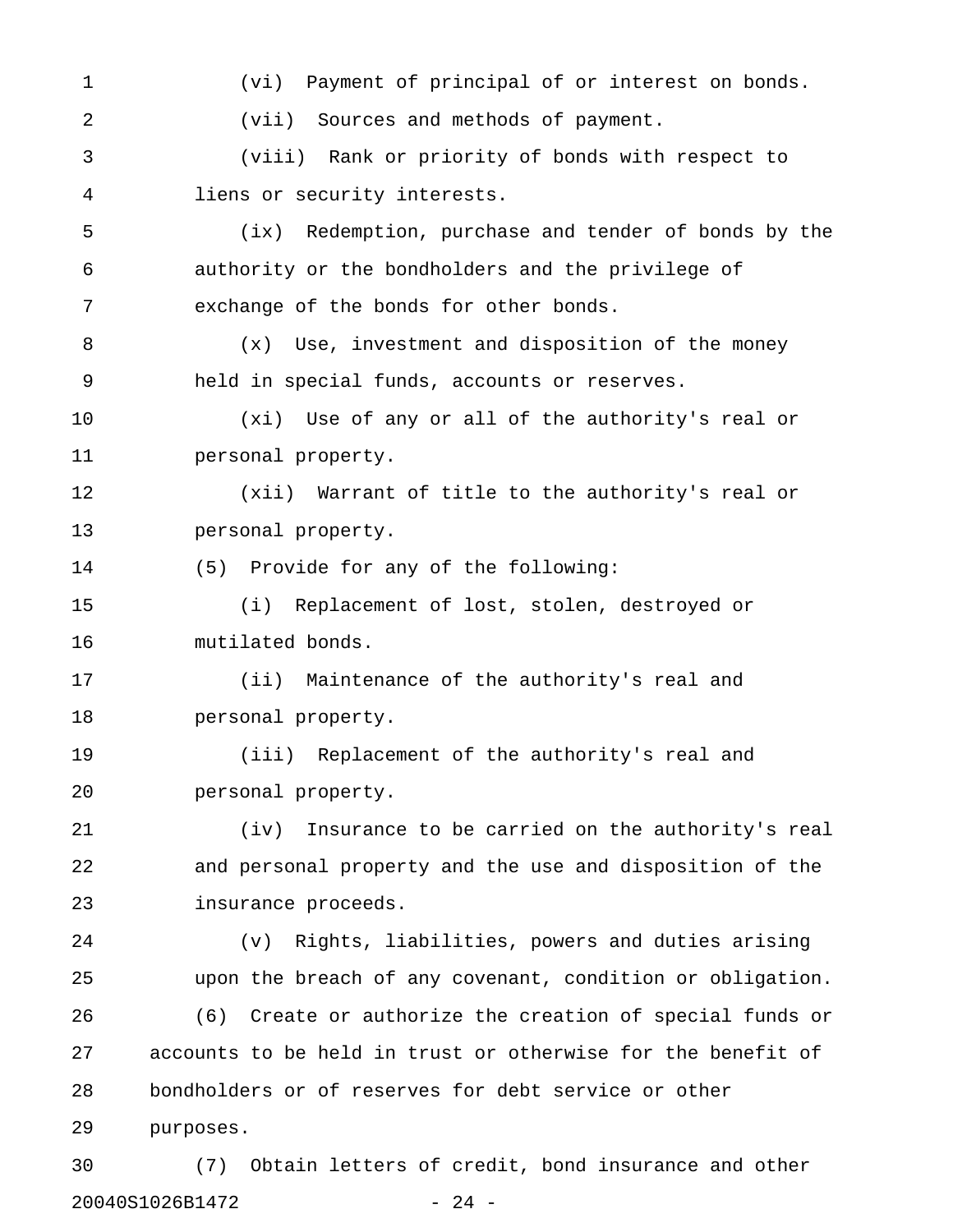1 facilities for credit enhancement and liquidity.

2 (8) Prescribe any of the following:

3 (i) Procedure, if any, by which the terms of any 4 contract with bondholders may be amended or abrogated. 5 (ii) Percentage of the principal amount of bonds the 6 holders of which must consent to the amendment or 7 abrogation of any contract. 8 (iii) Manner in which the consent under subparagraph 9 (ii) may be given. 10 (9) Prescribe any of the following: 11 (i) Events of default. 12 (ii) Terms and conditions upon which any or all of 13 the bonds become or may be declared due and payable 14 before stated maturity following an event of default. 15 (iii) Terms and conditions upon which the 16 declaration of default and its consequence may be waived. 17 (10) Pay the costs or expenses incident to any of the 18 following: 19 (i) The enforcement of the bonds. 20 (ii) The provisions of the resolution authorizing 21 the issuance of the bonds. 22 (iii) The trust agreement securing the bonds. 23 (iv) Any covenant or agreement of the authority with 24 the holders of the bonds or other obligees of the 25 authority. 26 (11) Vest in a trustee, within or without this 27 Commonwealth, any property, rights, powers and duties in 28 trust, including rights with respect to the sale or other 29 disposition of notes and bonds of governmental units and 30 other instruments and security pledged under a resolution or

20040S1026B1472 - 25 -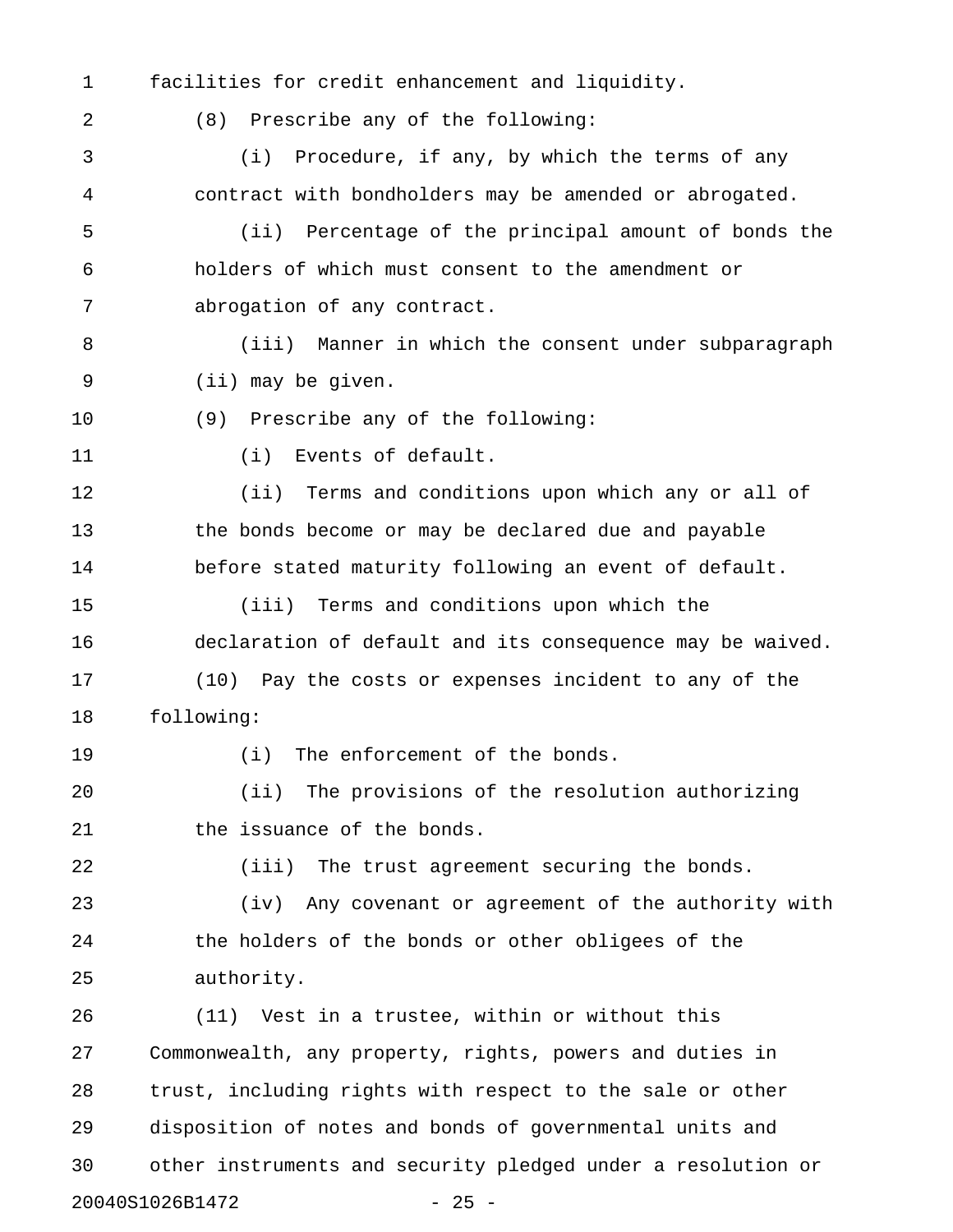1 trust agreement for the benefit of bondholders and rights, by 2 suit or action, to foreclose a mortgage pledged under a 3 resolution or trust indenture for the benefit of bondholders.

4 (12) Limit the rights, powers and duties of a trustee 5 and the right of bondholders to appoint a trustee.

6 (13) Establish the terms and conditions upon which a 7 trustee or the bondholders may enforce a covenant or rights 8 securing or relating to the bonds.

9 (14) Exercise all or any part or combination of the 10 powers granted in this chapter.

11 (15) Make covenants other than and in addition to the 12 covenants expressly authorized by this chapter.

13 (16) Do or refrain from doing any other act and thing 14 necessary, convenient or desirable in order to better secure 15 the bonds of the authority or, in the absolute discretion of 16 the authority, as will tend to make bonds of the authority 17 more marketable. This paragraph applies notwithstanding that 18 the act or thing may not be specifically enumerated in this 19 chapter as long as the act or thing is in accordance with the 20 intent of this chapter.

21 § 1526. Validity of pledge.

22 A pledge of or grant of a security interest in revenues or 23 instruments made by the authority shall be valid and binding 24 from the time when the pledge is made. The revenues, receipts, 25 money, funds or other property or instruments pledged and later 26 received by the authority shall immediately be subject to the 27 lien of the pledge or security interest without any physical 28 delivery of the property pledged or further act. The lien of the 29 pledge or security interest shall be valid and binding as 30 against all parties having claims of any kind in tort, contract 20040S1026B1472 - 26 -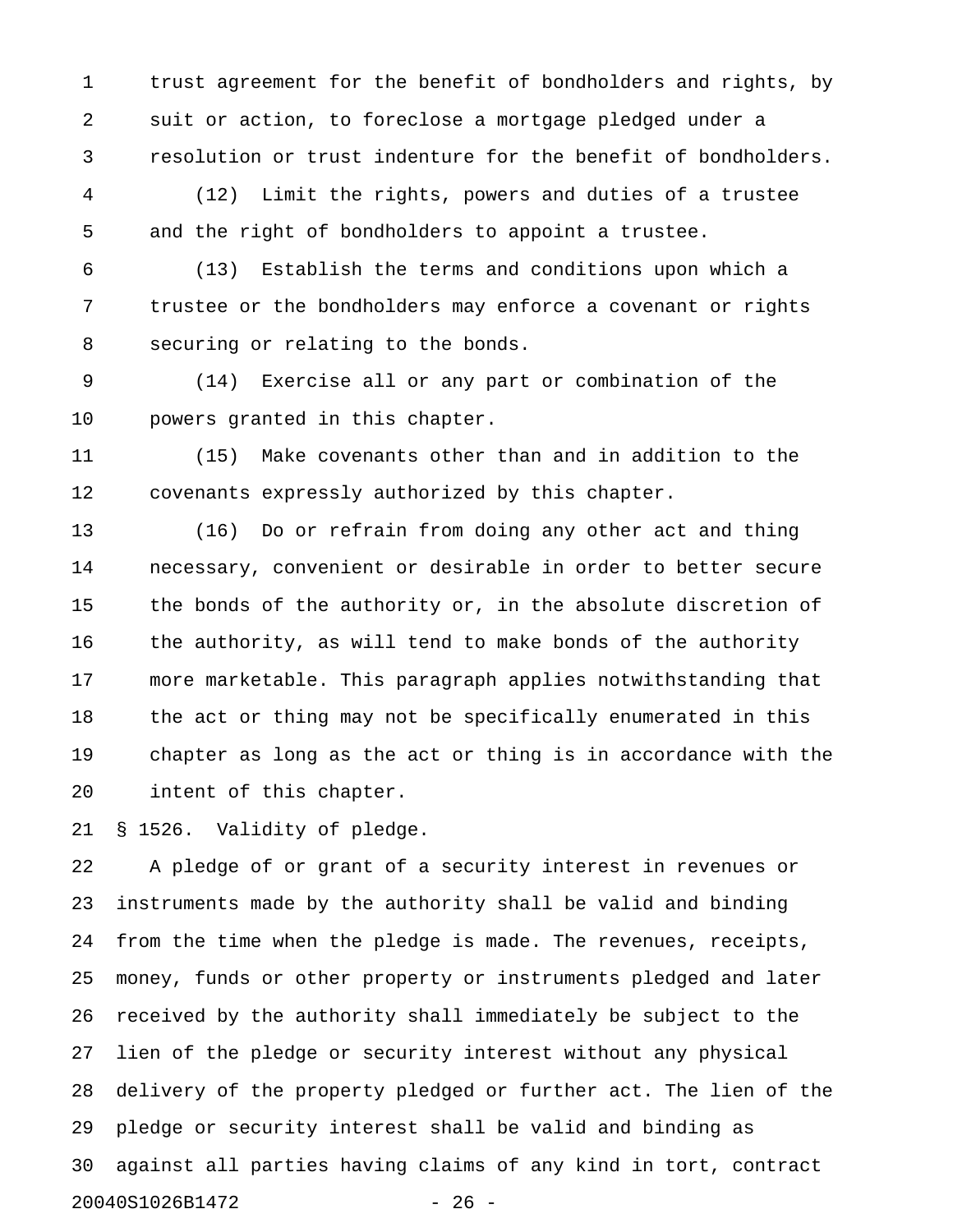1 or otherwise against the authority irrespective of whether the 2 parties have notice of the lien, pledge or security interest. No 3 instrument by which a pledge or security interest is created, 4 evidenced or noticed need be recorded or filed to perfect the 5 pledge or security interest, except in the records of the 6 authority.

7 § 1527. Commonwealth pledges.

8 (a) Bondholders.--The Commonwealth pledges to and agrees 9 with each obligee of the authority that the Commonwealth will 10 not limit or alter the rights and powers vested in the authority 11 or otherwise created by this chapter in any manner inconsistent 12 with the obligations of the authority to its obligees until all 13 bonds at any time issued, together with the interest on the 14 bonds, are fully paid and discharged.

15 (b) Lessees.--The Commonwealth pledges and agrees with any 16 person that, as owner of property which is leased or subleased 17 to or from the authority, it will not limit or alter the rights 18 and powers vested in the authority or otherwise created by this 19 chapter in any manner which impairs the obligations of the 20 authority until all the obligations of the authority under the 21 lease or sublease are fully met and discharged.

22 § 1528. Bonds to be legal investments.

23 (a) Investments.--Bonds issued pursuant to this chapter are 24 made securities in which all of the following may properly and 25 legally invest funds, including capital, deposits or other funds 26 in their control or belonging to them:

27 (1) Government agencies.

28 (2) Insurance companies.

29 (3) Trust companies.

30 (4) Banking associations, banking corporations and 20040S1026B1472 - 27 -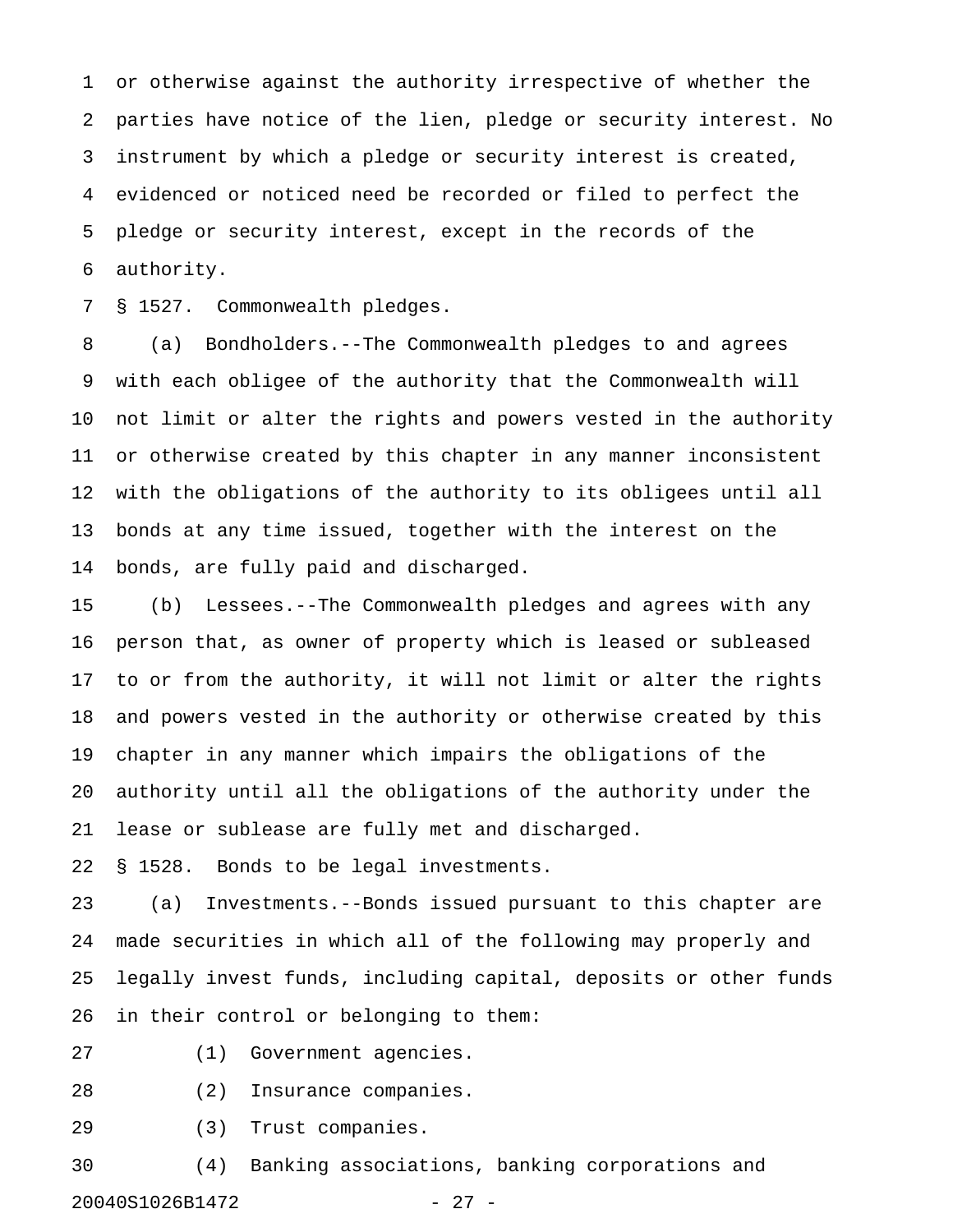1 savings banks.

2 (5) Investment companies. 3 (6) Executors, trustees and other fiduciaries. 4 (7) Trustees of any retirement, pension or annuity fund 5 or system of the Commonwealth. 6 (b) Deposits.--Bonds issued by the authority are made 7 securities which may properly and legally be deposited with and 8 received by a government agency for any purpose for which the 9 deposit of bonds or other obligations of the Commonwealth are 10 authorized by law. 11 § 1529. Bondholder rights. 12 The rights and remedies conferred upon or granted to 13 bondholders pursuant to this chapter shall be in addition to and 14 not in limitation of rights and remedies lawfully granted to 15 bondholders by the resolution providing for the issuance of 16 bonds or by any trust agreement or other agreement under which 17 the bonds may be issued or secured. 18 SUBCHAPTER D 19 FUNDS, ACCOUNTS, INDEBTEDNESS AND USE 20 Sec. 21 1541. Fund. 22 1542. Accounts. 23 1543. Indebtedness. 24 1544. Use. 25 § 1541. Fund. 26 There is established a special fund to be known as the 27 Commonwealth Financing Fund. The State Treasurer shall be the 28 custodian of the fund, which shall be subject to the provisions 29 of law applicable to funds listed in section 302 of the act of 30 April 9, 1929 (P.L.343, No.176), known as The Fiscal Code. Any

20040S1026B1472 - 28 -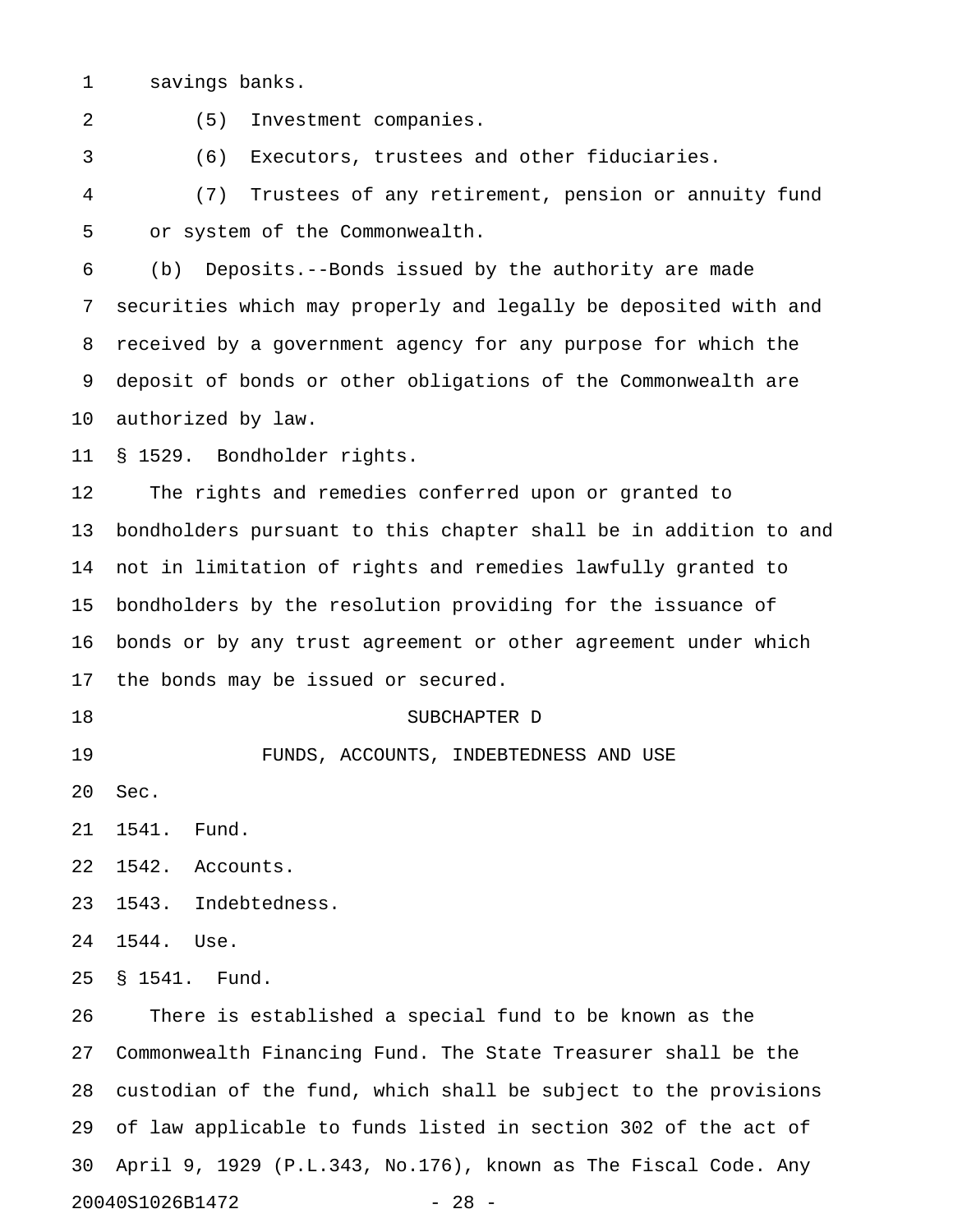1 money appropriated to the authority shall be credited to the 2 fund. Unless otherwise specified, all money appropriated to the 3 authority shall be used by the authority to pay indebtedness 4 incurred under section 1543(a) (relating to indebtedness). All 5 money and investments on deposit in or credited to the fund 6 shall be at all times property of the authority. The State 7 Treasurer shall disburse money in the fund to the authority upon 8 order of the board for use in accordance with this chapter. 9 § 1542. Accounts.

10 (a) Establishment.--The authority shall establish a 11 revolving account for each of the following programs:

12 (1) The Business in Our Sites Program established in 13 section 1551 (relating to Business in Our Sites Program).

14 (2) The First Industries Program established in section 15 1552 (relating to First Industries Program).

16 (b) Deposits.--Any funds received by the authority under the 17 Business in Our Sites Program shall be deposited in the account 18 established in accordance with subsection (a)(1). Any funds 19 received by the authority under the First Industries Program 20 shall be deposited in the account established in accordance with 21 subsection (a)(2).

22 § 1543. Indebtedness.

23 (a) General rule.--Subject to the limitations of subsection 24 (b), the authority may, in its own name, incur indebtedness, 25 including through the issuance of bonds, in an amount necessary 26 to fund the program as established in Subchapter E (relating to 27 programs) and in 12 Pa.C.S. Ch. 29 (relating to machinery and 28 equipment loans).

29 (b) Program limitations.--Indebtedness incurred by the 30 authority under subsection (a) shall not, in aggregate, exceed 20040S1026B1472 - 29 -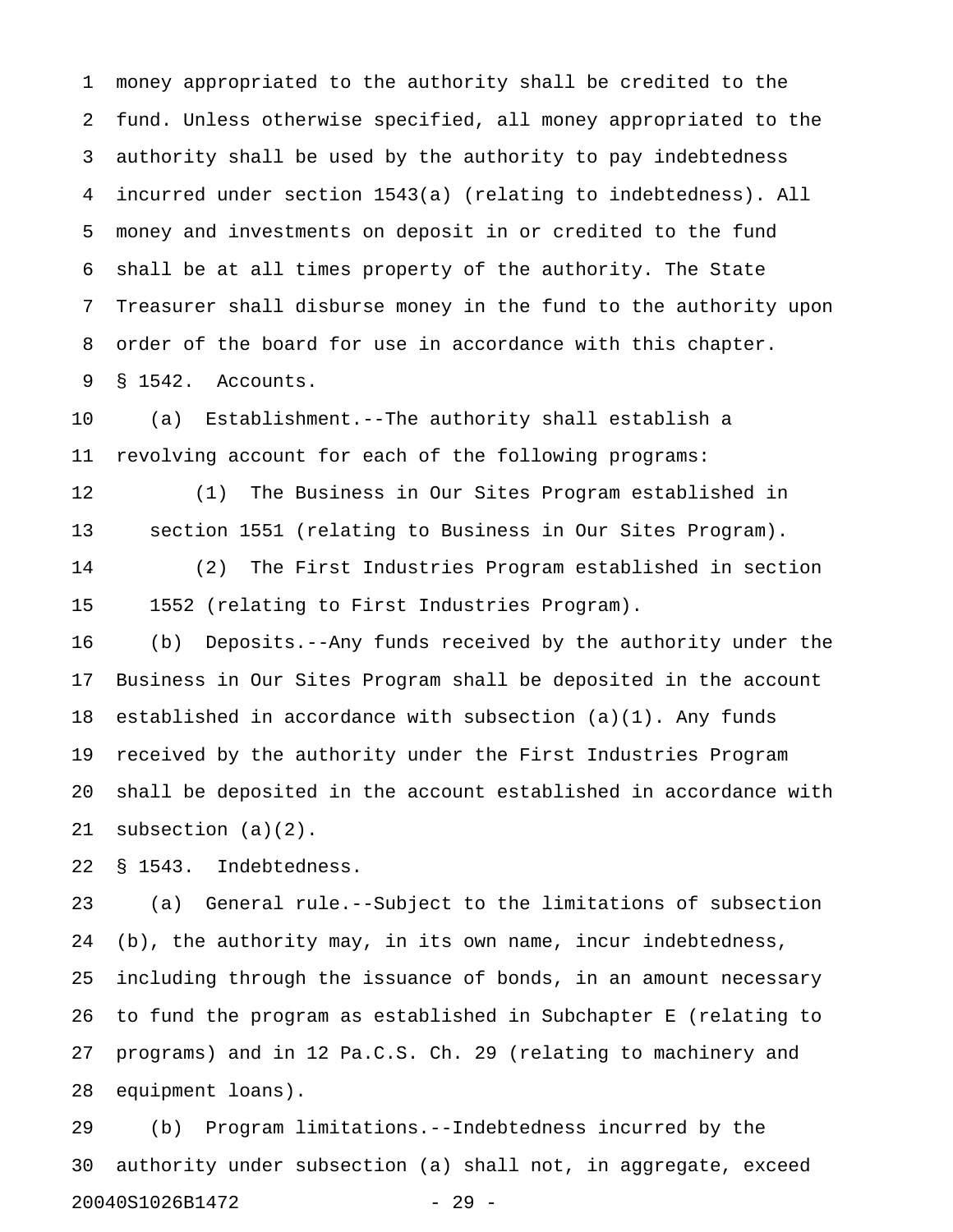1 any of the following:

2 (1) \$300,000,000 for the program established in section 3 1551 (relating to Business in Our Sites Program).

4 (2) \$150,000,000 for the program established in section 5 1552 (relating to First Industries Program).

6 § 1544. Use.

7 (a) General rule.--Money of the authority shall be used by 8 the board to fund the programs established in Subchapter E 9 (relating to programs) and in 12 Pa.C.S. Ch. 29 (relating to 10 machinery and equipment loans).

11 (b) Transfer.--By June 30, 2006, the authority shall 12 transfer in the aggregate \$75,000,000 to the department for 13 deposit in the account created by 12 Pa.C.S § 2904 (relating to 14 Machinery and Equipment Loan Fund).

15 (c) Administrative expenses.--The authority may use moneys, 16 including the proceeds of bonds, to pay the administrative 17 expenses of the authority and of the department incurred under 18 this chapter.

19 SUBCHAPTER E 20 PROGRAMS

21 Sec.

22 1551. Business in Our Sites Program.

23 1552. First Industries Program.

24 § 1551. Business in Our Sites Program.

25 (a) Establishment.--There is established a program to be 26 known as the Business in Our Sites Program. The program shall 27 provide financial assistance for the preparation of sites 28 located within this Commonwealth for future development. 29 (b) Applications for planning grants.--A municipality, 30 municipal authority, redevelopment authority or industrial 20040S1026B1472 - 30 -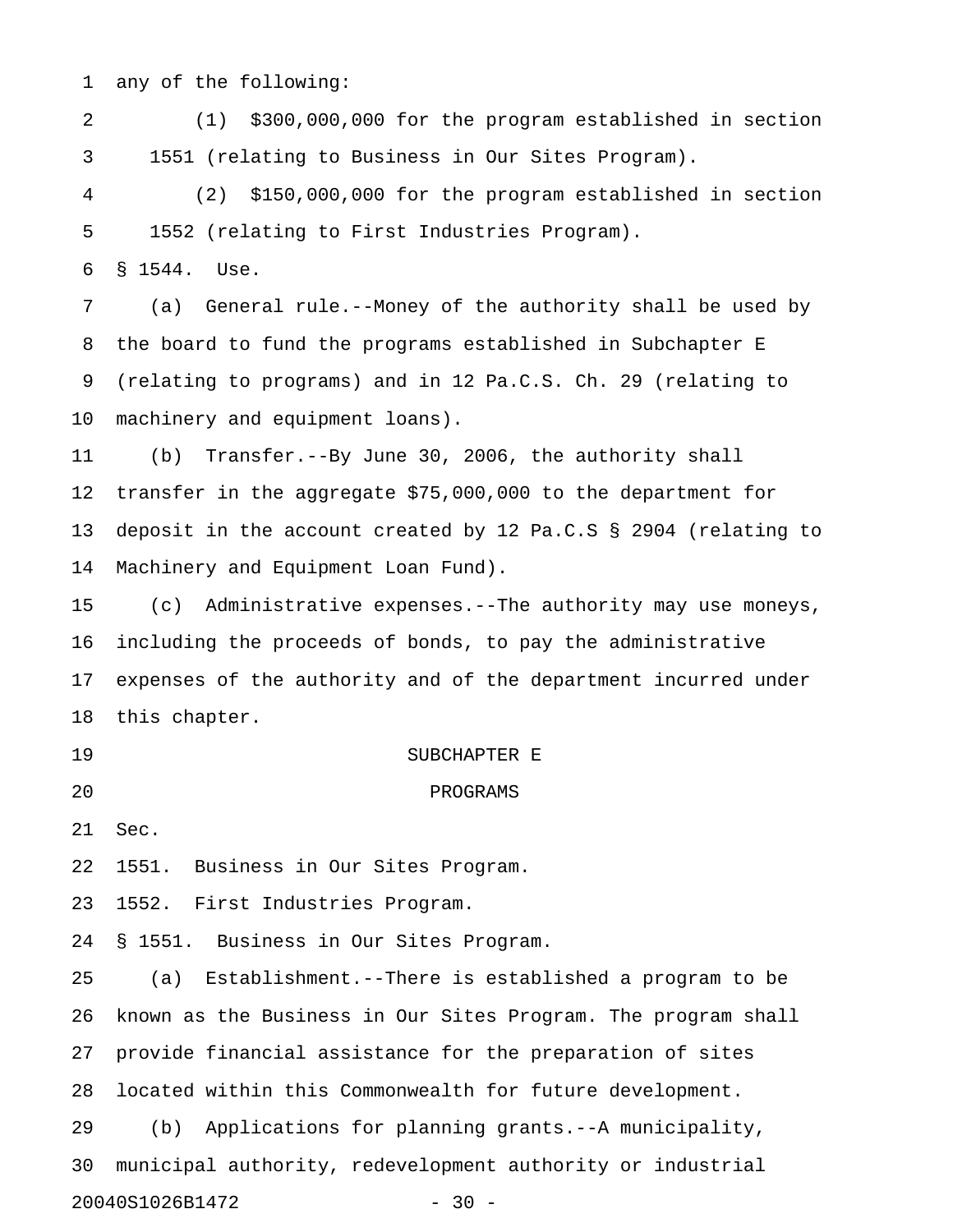1 development agency may submit an application to the authority 2 requesting a planning grant for costs associated with 3 predevelopment activities and feasibility studies for a project. 4 The application shall be on the form required by the board and 5 shall include or demonstrate all of the following: 6 (1) The applicant's name and address. 7 (2) The location of the project. 8 (3) A statement that the project is consistent with any 9 existing comprehensive county plan where the project is 10 located. 11 (4) A description of the project, which includes a 12 statement that: 13 (i) the project is for the redevelopment, reuse or 14 revitalization of previously developed land, including 15 previously mined areas; or 16 (ii) the project is for the development of 17 undeveloped land which may be the subject of future 18 development pursuant to any existing comprehensive 19 municipal plan. 20 (5) An estimate of the cost of the predevelopment 21 activities and feasibility studies. 22 (6) A statement of the amount of the planning grant 23 sought. 24 (7) Any other information required by the board. 25 (c) Review and approval of planning grant applications.-- 26 (1) The board shall review the application. Upon being 27 satisfied that all requirements have been met, the board may 28 approve the application and the authority shall award a 29 planning grant. 30 (2) Copies of all reports and studies prepared with

20040S1026B1472 - 31 -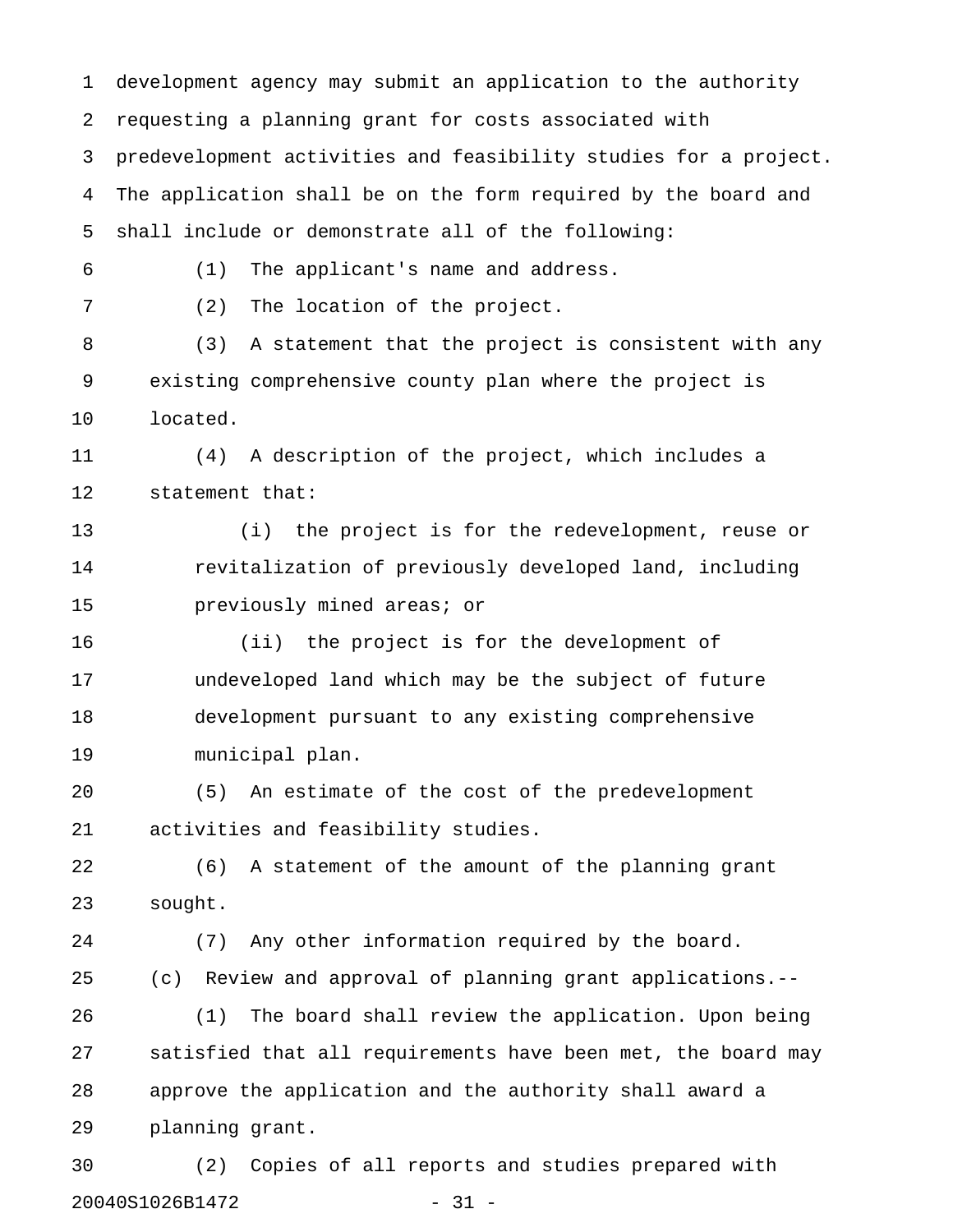1 planning grant funds shall be provided to the board and shall 2 be made available to any person upon request.

3 (d) Applications for project financing.--A municipality, 4 municipal authority, redevelopment authority or industrial 5 development agency may submit an application to the authority 6 requesting a loan or a combination of a loan and project grant 7 for a project. A private developer may submit an application to 8 the board requesting a loan for a project. The application shall 9 be on the form required by the board and shall include or 10 demonstrate all of the following:

11 (1) The applicant's name and address.

12 (2) The location of the project.

13 (3) A statement that the project is consistent with any 14 existing comprehensive county plan where the project is 15 located.

16 (4) A description of the project, which includes a 17 statement that:

18 (i) the project is for the redevelopment, reuse or 19 revitalization of previously developed land, including 20 previously mined areas; or

21 (ii) the project is for the development of 22 undeveloped land which may be the subject of future 23 development pursuant to any existing comprehensive 24 municipal plan and is zoned for such development at the 25 time of application.

26 (5) An estimate of the cost of the project, prepared by 27 an engineer or other qualified professional.

28 (6) A statement of the amount of the loan or combined 29 loan and project grant sought. If the applicant is requesting 30 a project grant, a statement as to the financial necessity 20040S1026B1472 - 32 -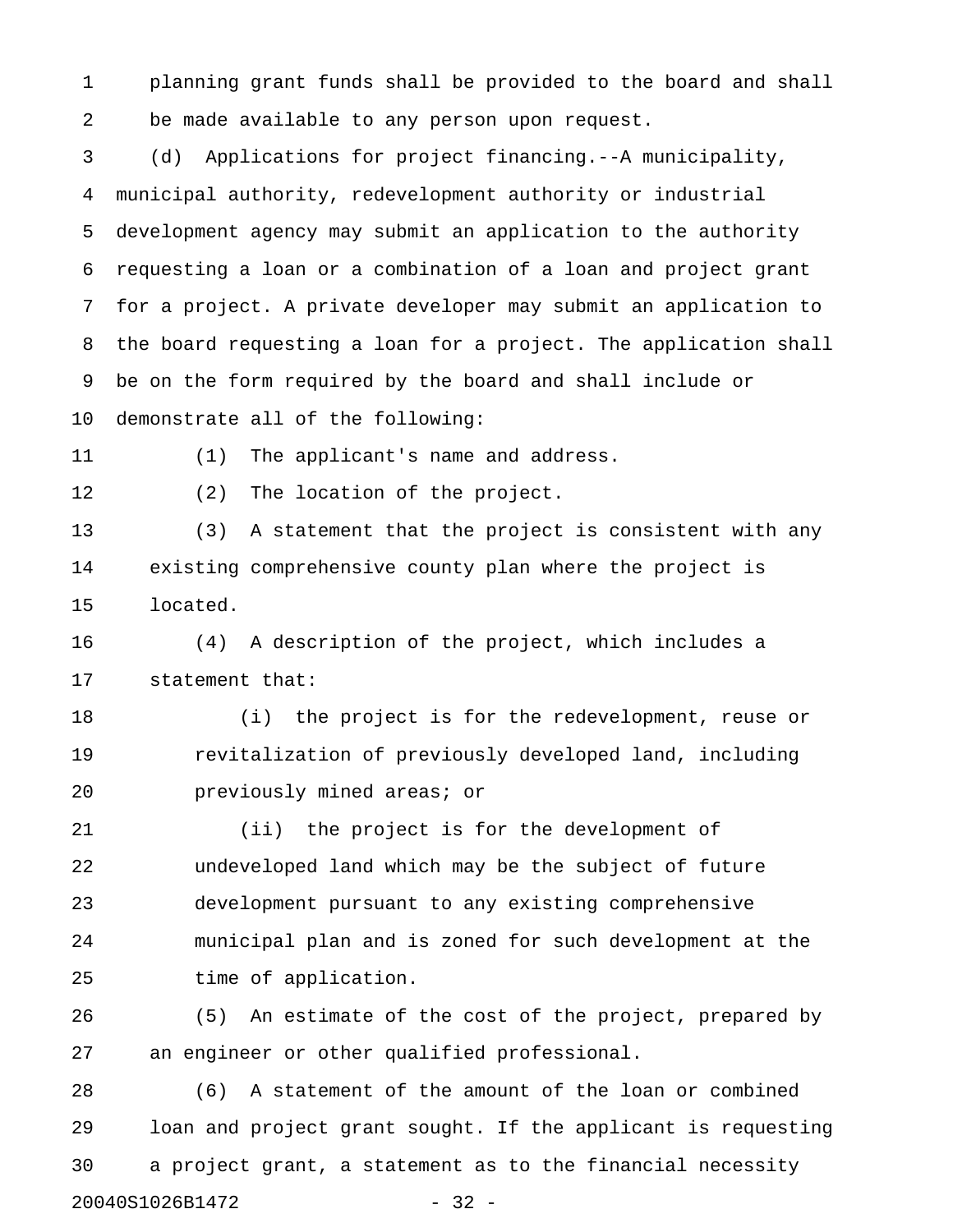1 for the project grant must be included.

2 (7) Proof that notification of the project has been sent 3 to the governing bodies of the county or counties and of the 4 municipality or municipalities in which the project is 5 located.

6 (8) Any other information required by the board. 7 (e) Review of project financing applications.--The board 8 shall review the application to determine all of the following:

9 (1) That the project is consistent with any existing 10 comprehensive county plan where the project is located.

11 (2) That the project is the redevelopment, reuse or 12 revitalization of previously developed land, including 13 previously mined areas, or that the project is the 14 development of undeveloped land which may be the subject of 15 future development pursuant to any existing comprehensive 16 municipal plan and is zoned for such development at the time 17 of application.

18 (3) That the value of the proposed collateral and the 19 financial resources offered by the applicant are sufficient 20 to repay the loan.

21 (4) That there is a likelihood of new use of the land or 22 buildings upon project completion.

23 (5) That the project will enable future employment 24 opportunities in, or have a net positive economic impact on, 25 the surrounding community.

26 (6) That the statement of the estimated cost of the 27 project is reasonable.

28 (7) That the applicant complied with all other criteria 29 established by the board.

30 (f) Approval of project financing applications.--Upon being 20040S1026B1472 - 33 -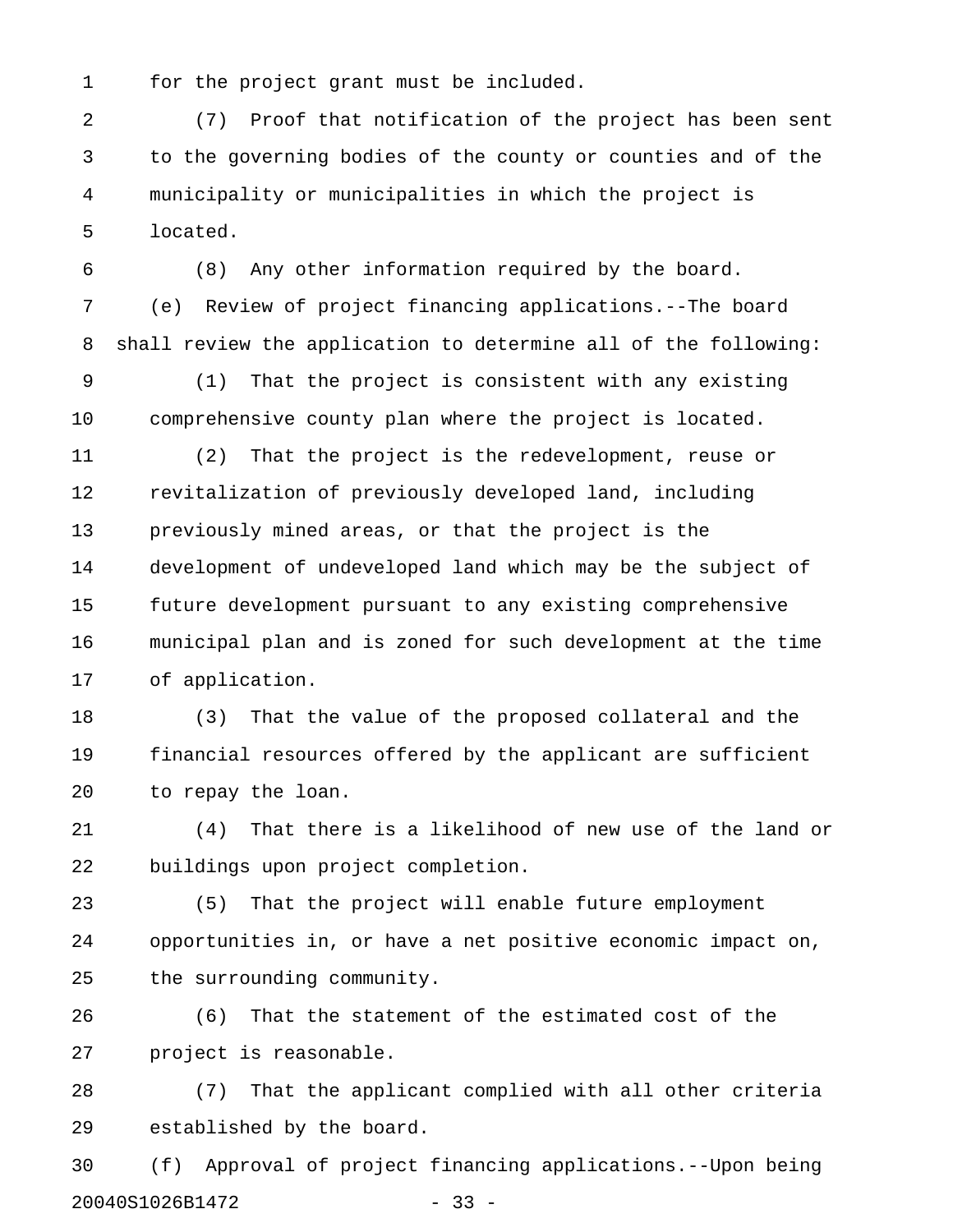1 satisfied that all requirements have been met, the board may 2 approve the application and the authority shall award a loan or 3 a combination of a loan and project grant for the project. A 4 combined loan and project grant may be awarded only if the board 5 finds that the value of the proposed collateral and the 6 financial resources offered by the applicant are not sufficient 7 to repay a loan in the amount of the total project cost.

8 (g) Limitations.--

9 (1) A planning grant awarded for a project under section 10 (c) shall not exceed \$250,000. No more than \$10,000,000 of 11 the funds made available for the program authorized by this 12 section may be used for planning grants.

13 (2) A project grant awarded under subsection (f) shall 14 not exceed 50% of the total amount of financing awarded by 15 the board for the project or \$5,000,000, whichever is less. 16 No more than one-third of the funds made available for the 17 program authorized by this section may be used for all 18 project grants.

19 (3) No more than 15% of the funds made available for the 20 program authorized by this section may be awarded for 21 projects located within any one city, town, borough or 22 township of this Commonwealth.

23 (4) The anticipated new use of the land or buildings may 24 not be exclusively residential or primarily recreational.

25 (5) A project grant may be used only for one or more of 26 the following purposes:

27 (i) Environmental assessment and remediation. 28 (ii) Site preparation, including earth moving 29 activities.

30 (iii) Demolition of structures.

20040S1026B1472 - 34 -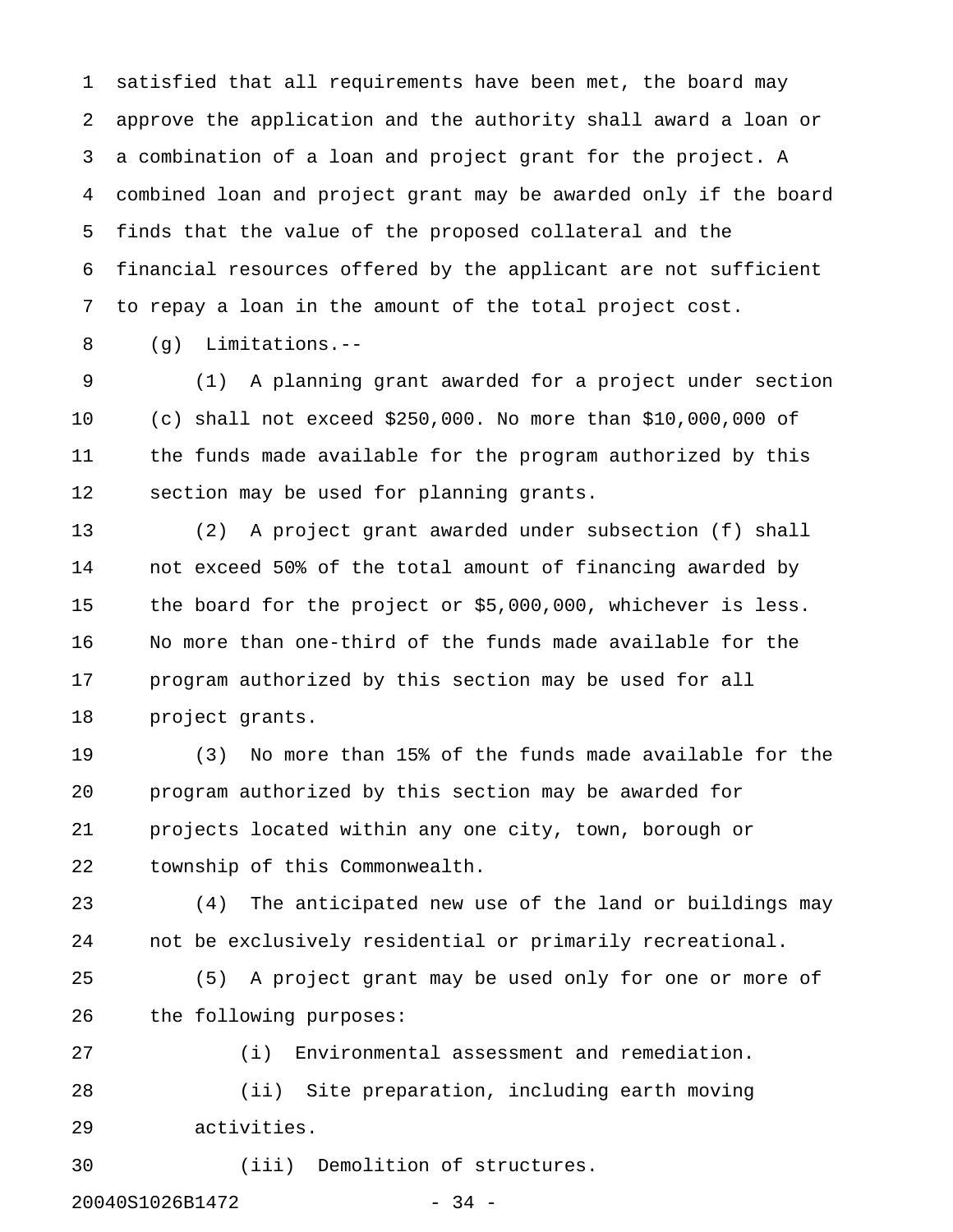### 1 (iv) Installation or rehabilitation of

2 infrastructure.

3 (v) Reimbursement of engineering and administrative 4 expenses associated with any of the activities listed in 5 subparagraphs (i) through (iv).

6 § 1552. First Industries Program.

7 (a) Establishment.--There is established a program to be 8 known as the First Industries Program. The program shall provide 9 financial assistance for projects related to tourism and 10 agriculture located within this Commonwealth. The board shall 11 allocate funds made available to the program among the different 12 methods of financing authorized in this section.

13 (b) Applications for planning grants.--An applicant may 14 submit an application to the authority requesting a planning 15 grant in an amount not to exceed \$250,000 for the costs of 16 predevelopment activities and feasibility studies for a project 17 related to tourism or agriculture. The application shall be on 18 the form required by the board and shall include or demonstrate 19 all of the following:

20 (1) The applicant's name and address.

21 (2) The location of the project.

22 (3) A description of the project.

23 (4) An estimate of the cost of the predevelopment 24 activities and feasibility studies and the goal to be 25 achieved by carrying out the proposed activities or studies.

26 (5) A statement of the amount of the planning grant 27 sought.

28 (6) Any other information required by the board. 29 (c) Review and approval of planning grant applications.-- 30 (1) The board shall review the application to determine 20040S1026B1472 - 35 -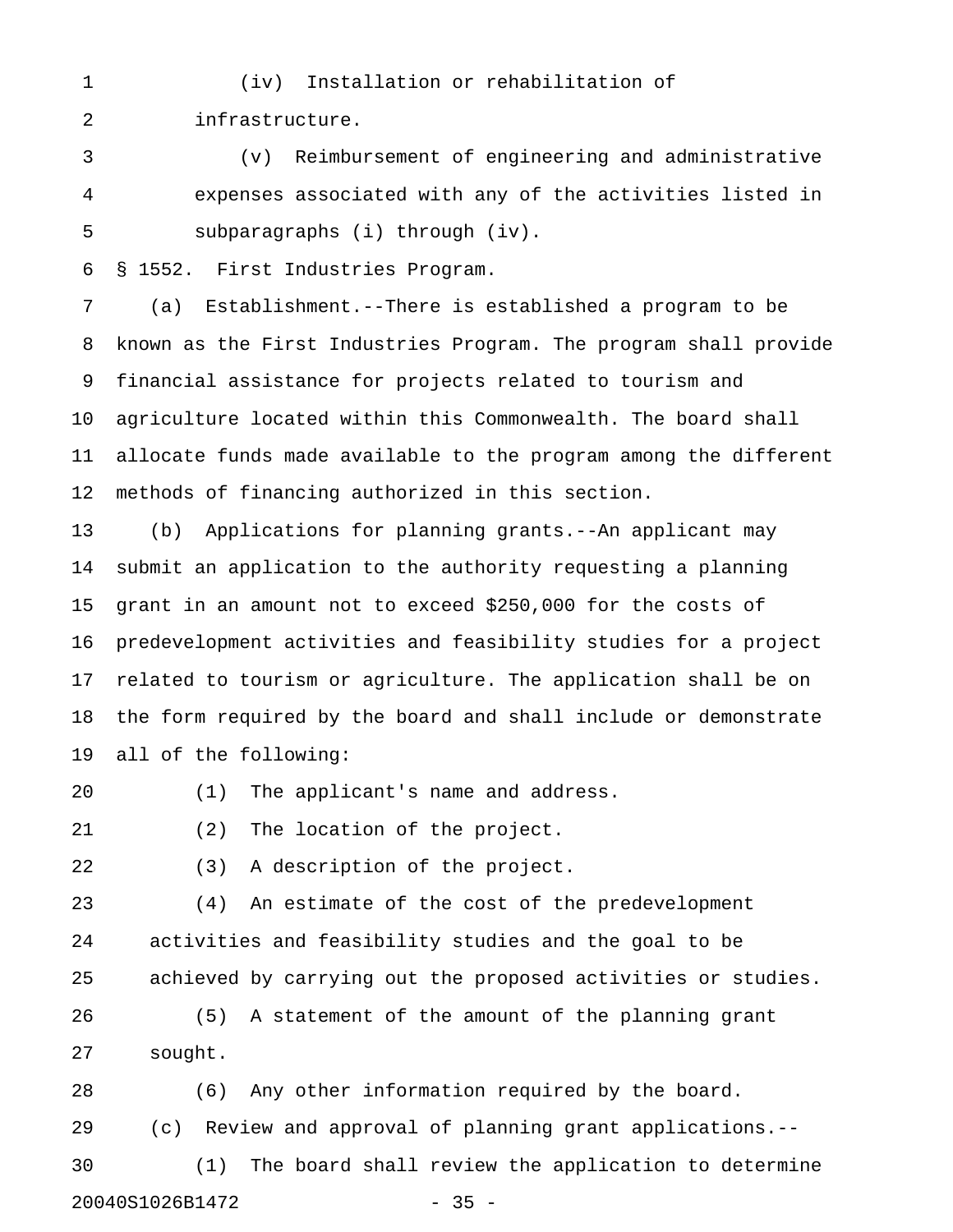1 that the project demonstrates one or more of the following:

2 (i) The project will have a demonstrable impact on 3 the economy or well-being of the neighborhood, community 4 or region where the project will be located.

5 (ii) The project will promote research and 6 development efforts leading to increased 7 commercialization or utilization of farm commodities.

8 (iii) The project will result in environmentally 9 friendly or energy efficient operations related to 10 agriculture, including projects authorized by the act of 11 December 12, 1994 (P.L.888, No.128), known as the 12 Agricultural By-Product Management Technology Act.

13 (iv) The project will result in more cost-effective 14 and efficient marketing of regional assets related to 15 tourism or agriculture.

16 (v) The project will result in a substantial 17 increase in revenues for the Commonwealth or the host 18 municipality.

19 (vi) The project proposes to utilize Commonwealth-20 owned natural resources for public/private development of 21 tourism.

22 (2) Upon being satisfied that the requirements of 23 paragraph (1) have been met, the board may approve the 24 application and the authority shall award a planning grant.

25 (3) Copies of all reports and studies prepared with 26 planning grant funds shall be provided to the board and shall 27 be made available to any person upon request.

28 (d) Loans to applicants.--If the department approves an 29 application for a loan under the programs established in 12 30 Pa.C.S. Ch. 23 (relating to small business first) or 29 20040S1026B1472 - 36 -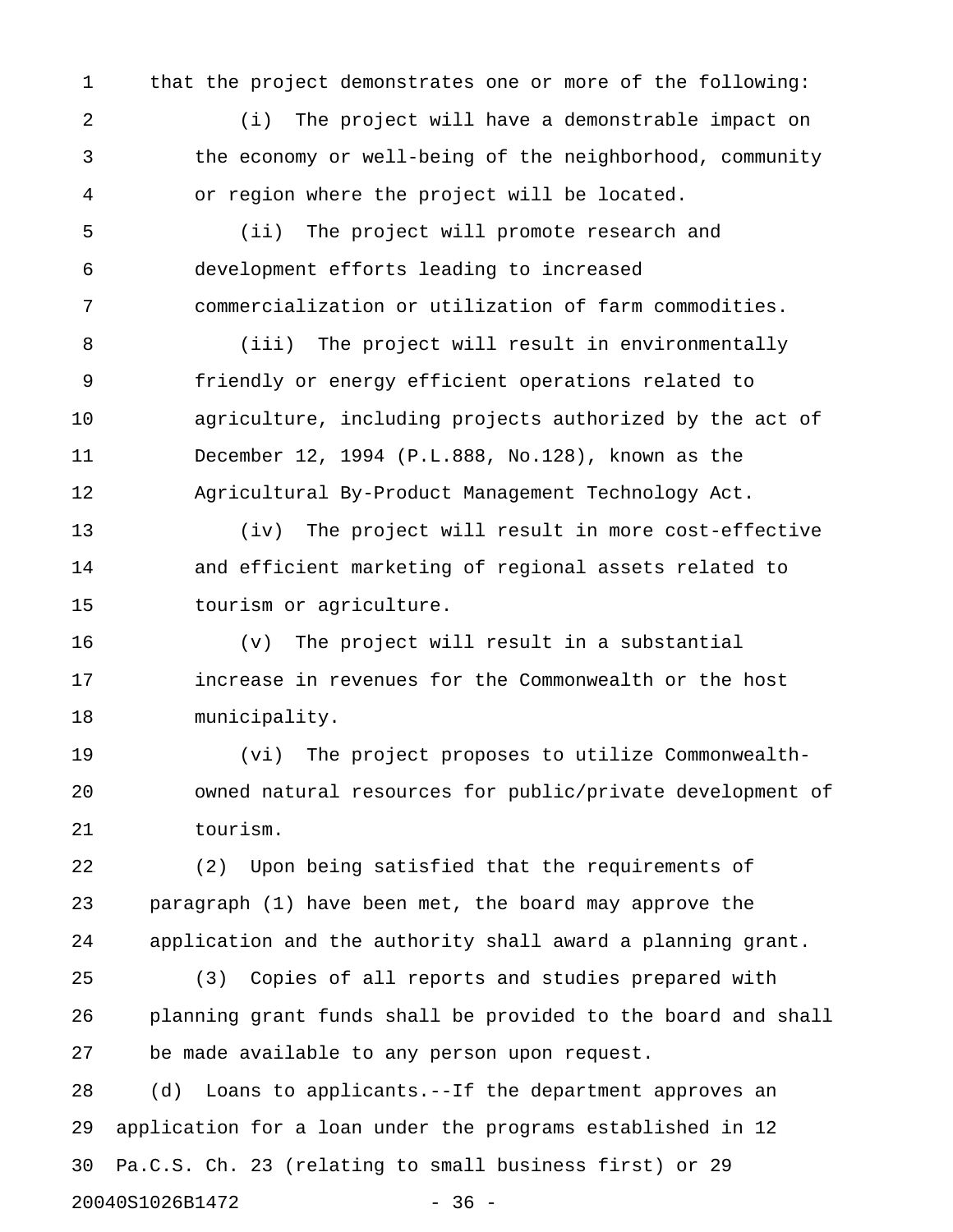1 (relating to machinery and equipment loans), the department may 2 request that the authority finance the loan. Upon being 3 satisfied that the project is related to agriculture or tourism, 4 the board may approve the request and the authority shall award 5 a loan. Prior to providing loan funds to the applicant, the 6 authority shall enter into a loan agreement consistent with the 7 requirements for loans made under the program established in 12 8 Pa.C.S. Ch. 23 or 29, whichever is appropriate. Loans made under 9 this subsection shall be administered by the department. 10 Payments received shall be forwarded to the authority and 11 credited to the account established in accordance with section 12 1542(a)(2) (relating to accounts).

13 (e) Loan guarantees.--

14 (1) An applicant may request a guarantee for a loan to 15 be made by a commercial lending institution to assist with 16 the financing of a project related to tourism or agriculture. 17 The applicant may be the commercial lending institution 18 applying on behalf of a borrower. The application must be on 19 the form required by the board and must include or 20 demonstrate all of the following:

21 (i) The applicant's name and address. If the 22 applicant is a commercial lending institution, the 23 borrower's name and address.

24 (ii) A description of the project.

25 (iii) A statement describing the anticipated 26 economic impact to the Commonwealth and the host 27 municipality as a result of the project.

28 (iv) A description of the proposed project 29 financing, including terms, conditions and the collateral 30 or security required for the loan for which the guarantee 20040S1026B1472 - 37 -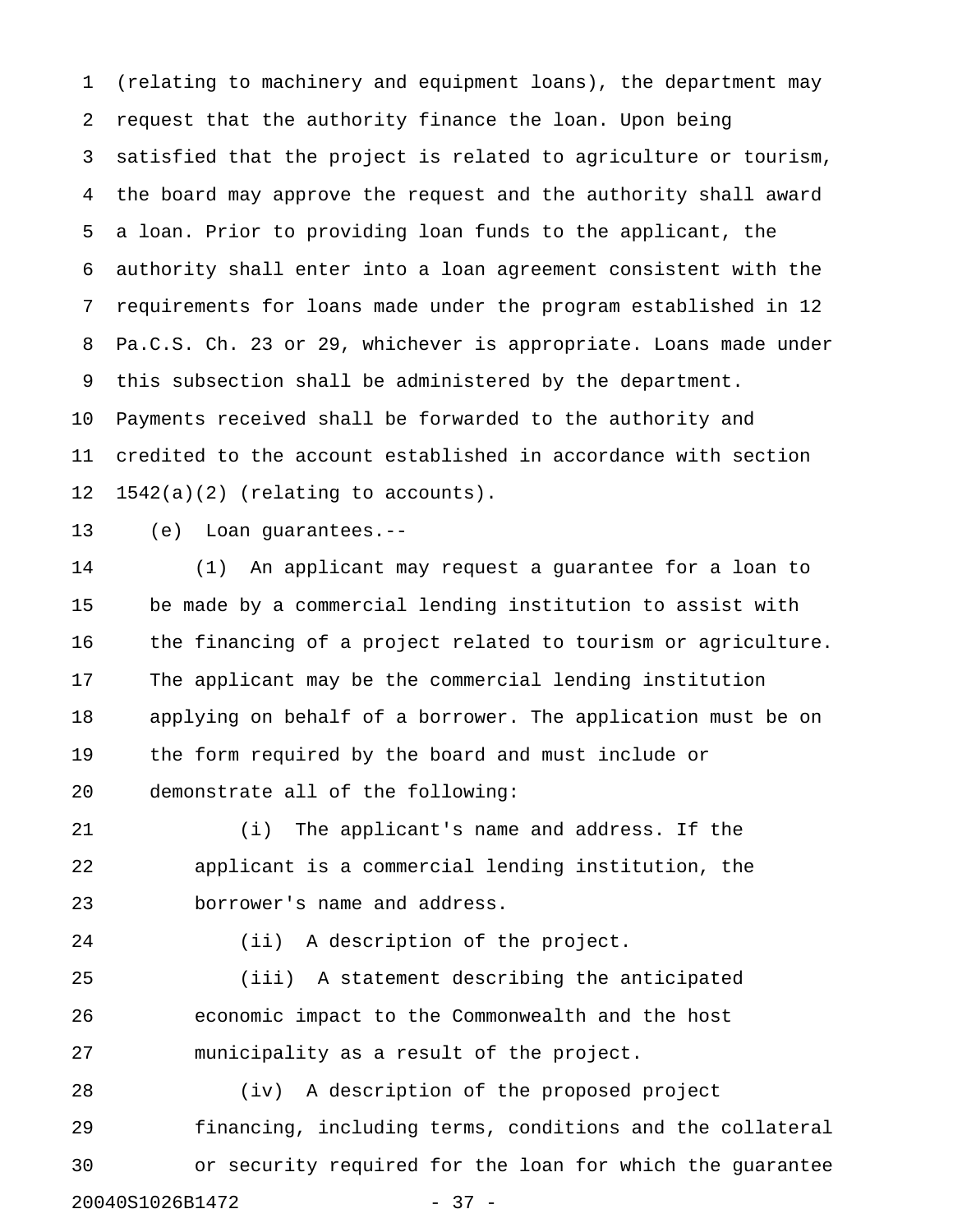1 is being requested.

3 financial statements prepared by an independent certified 4 public accountant. If the applicant is a commercial 5 lending institution, a copy of the borrower's last two 6 years of financial statements prepared by an independent 7 certified public accountant. 8 (vi) The amount of the loan guarantee that is being 9 requested. 10 (vii) The total project cost and the identification 11 of all sources of capital for the project. 12 (viii) Any other information required by the board. 13 (2) The board shall review the application to determine 14 all of the following: 15 (i) That the project has been awarded a planning 16 grant under this section or that at least \$1,000,000 of 17 private funds are being invested in the project. 18 (ii) That the value of the proposed collateral is 19 sufficient to cover the full amount of the loan. 20 (iii) That the applicant complied with all other 21 criteria established by the board. 22 (3) Upon being satisfied that all requirements have been 23 met, the board may approve the guarantee and the authority 24 shall execute a guarantee agreement in favor of the 25 commercial lending institution stating the terms and amounts 26 of the guarantee. The guarantee may not exceed 50% of the 27 outstanding principal amount of the loan or \$2,500,000 at any 28 point in time, whichever is less. In addition to any other 29 terms and conditions required by the board, the guarantee 30 agreement shall provide for all of the following: 20040S1026B1472 - 38 -

2 (v) A copy of the applicant's last two years of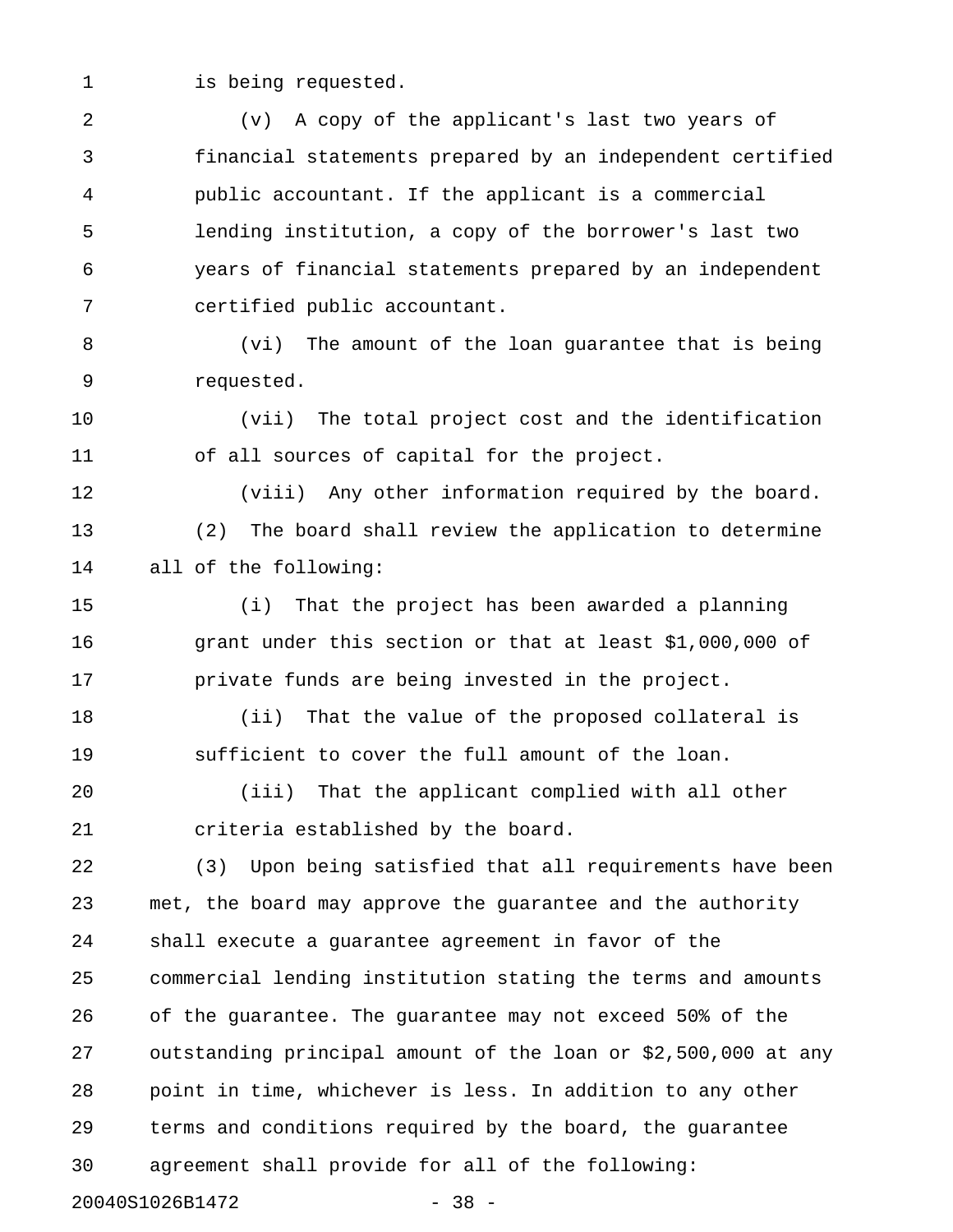1 (i) The procedure for the submission by the 2 commercial lending institution of a claim for payment. 3 This procedure shall require that the commercial lending 4 institution demonstrate that it has exhausted all 5 available remedies against the borrower, guarantors and 6 collateral before seeking payment under the agreement.

7 (ii) A requirement that a percentage of any moneys 8 recovered subsequent to the payment of a claim by the 9 authority be remitted to the authority.

10 (iii) Periodic reporting requirements by the 11 commercial lending institution regarding itself and 12 regarding the loans which have been awarded guarantees 13 under this section.

14 (4) The board may establish a subcommittee composed of 15 one or more board members and department staff to supervise 16 the progress of projects for which loan guarantees have been 17 awarded under this section.

18 (f) Limitations.--

19 (1) No more than \$10,000,000 of the funds available for 20 the program authorized by this section may be used for grants 21 awarded under subsection (c).

22 (2) At least two-thirds of the funds available for the 23 program authorized by this section shall be used for 24 financing of projects related to agriculture.

25 Section 1.1. The heading of Part II of Title 64 is amended 26 to read:

# 27 PART [II] III

## 28 PUBLIC AUTHORITIES

29 Section 1.2. The General Assembly finds and declares that 30 authorized investments, loans and guarantees of the fund or the 20040S1026B1472 - 39 -